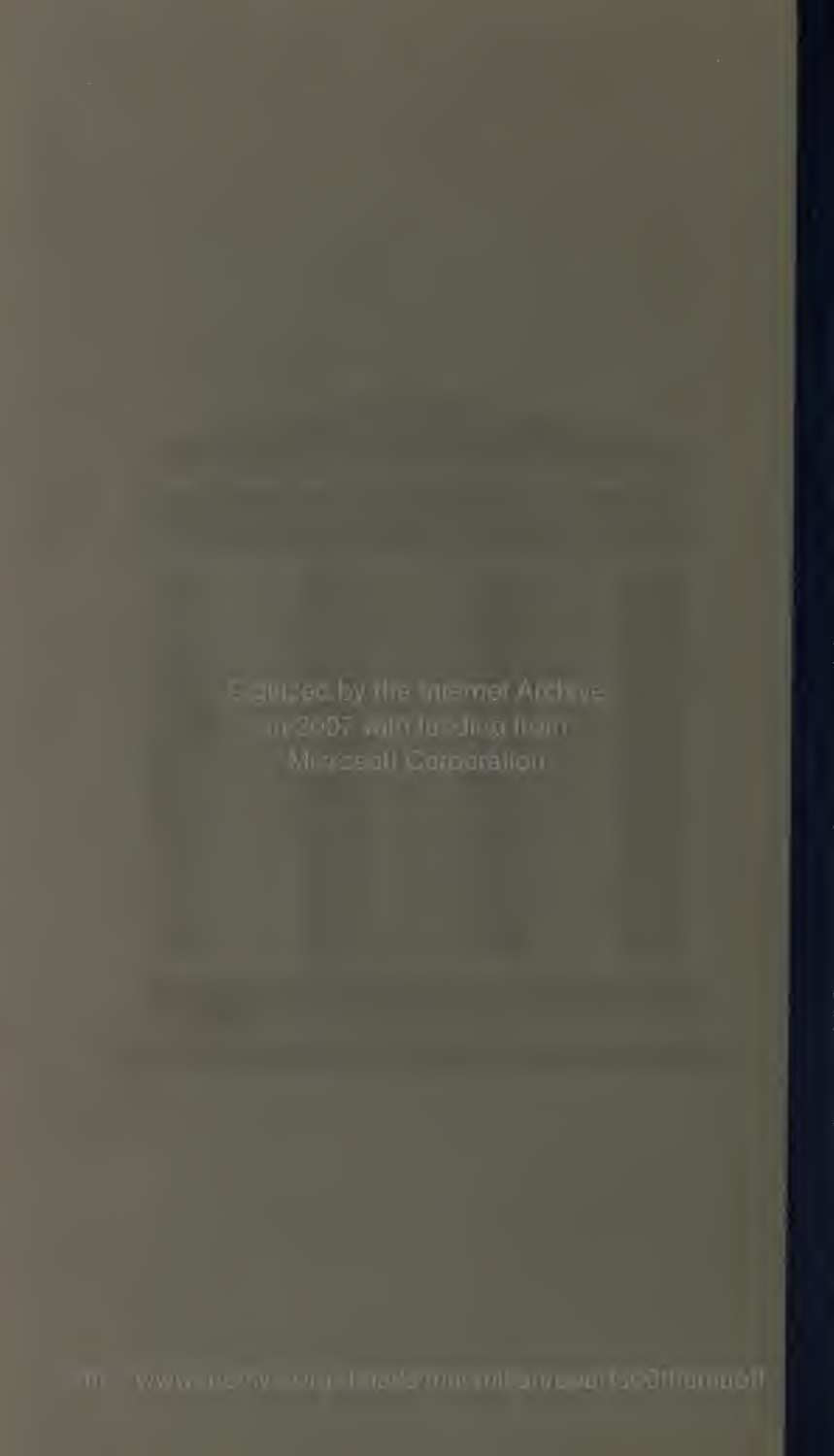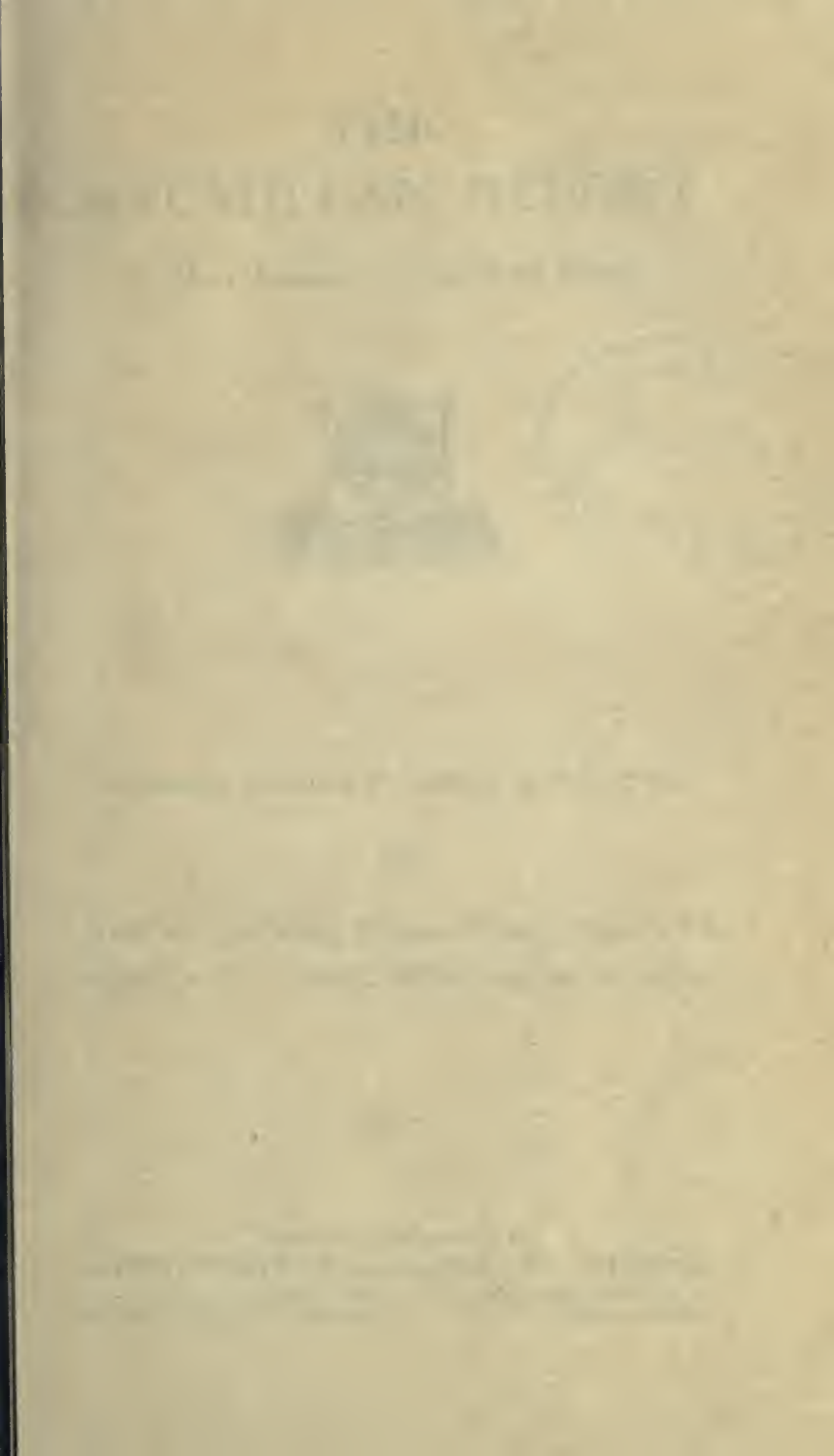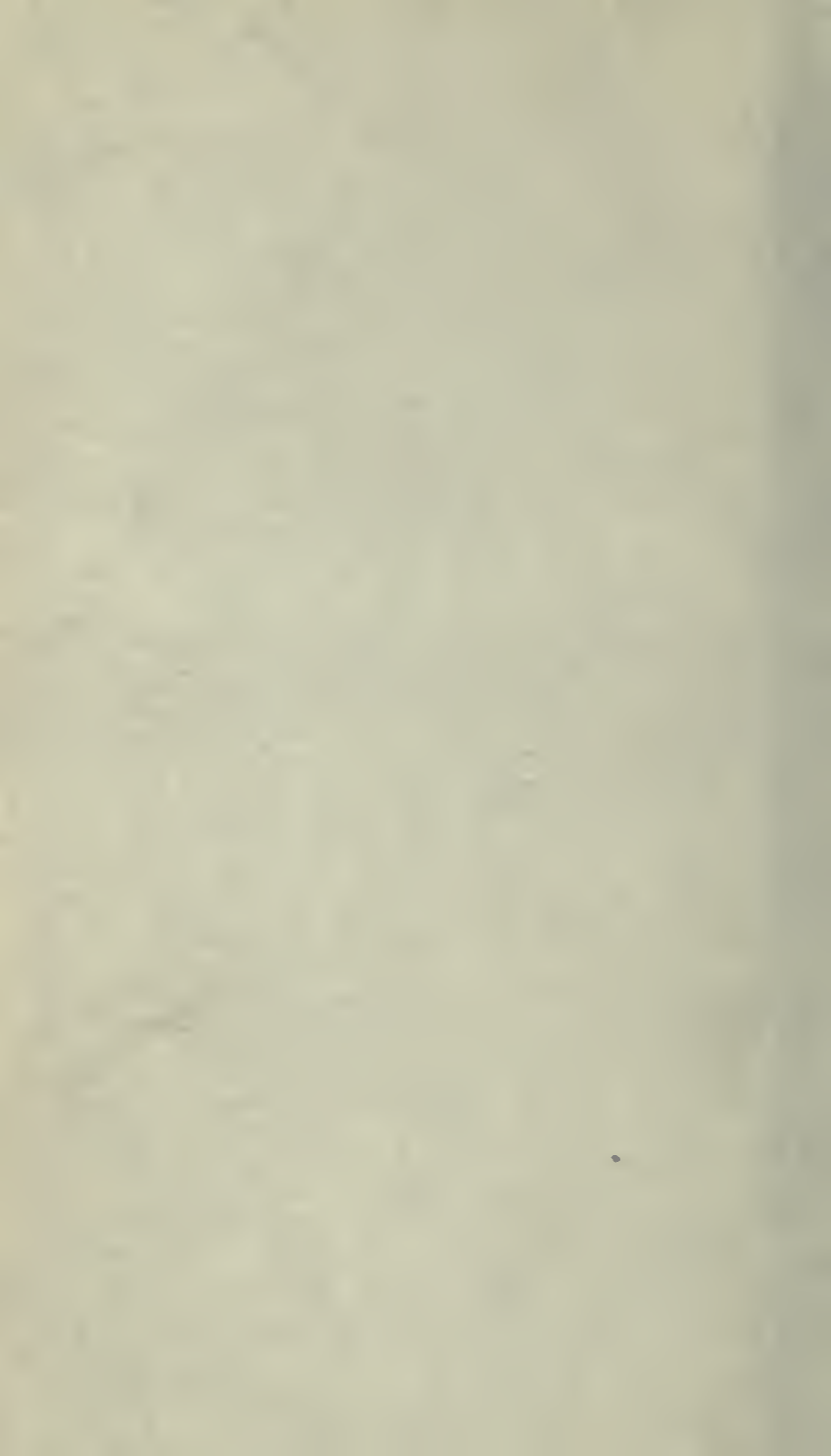# **THE** MACMILLAN REPORT

A Short Summary of its Main Points



VERSITY OF TOP

## PREPARED FOR THE GUIDANCE OF STUDENTS

**BY** 

S. EVELYN THOMAS, B.Com. (Lond.), Cert. A.I.B., DIRECTOR OF STUDIES, METROPOLITAN COLLEGE.

With the Compliments of the<br>METROPOLITAN COLLEGE, ST. ALBANS LONDON OFFICE AND LECTURE ROOMS - 40-42, Queen Victoria St., E.C. 4.<br>MANCHESTER OFFICE AND LECTURE ROOMS - - 21, Spring Gardens.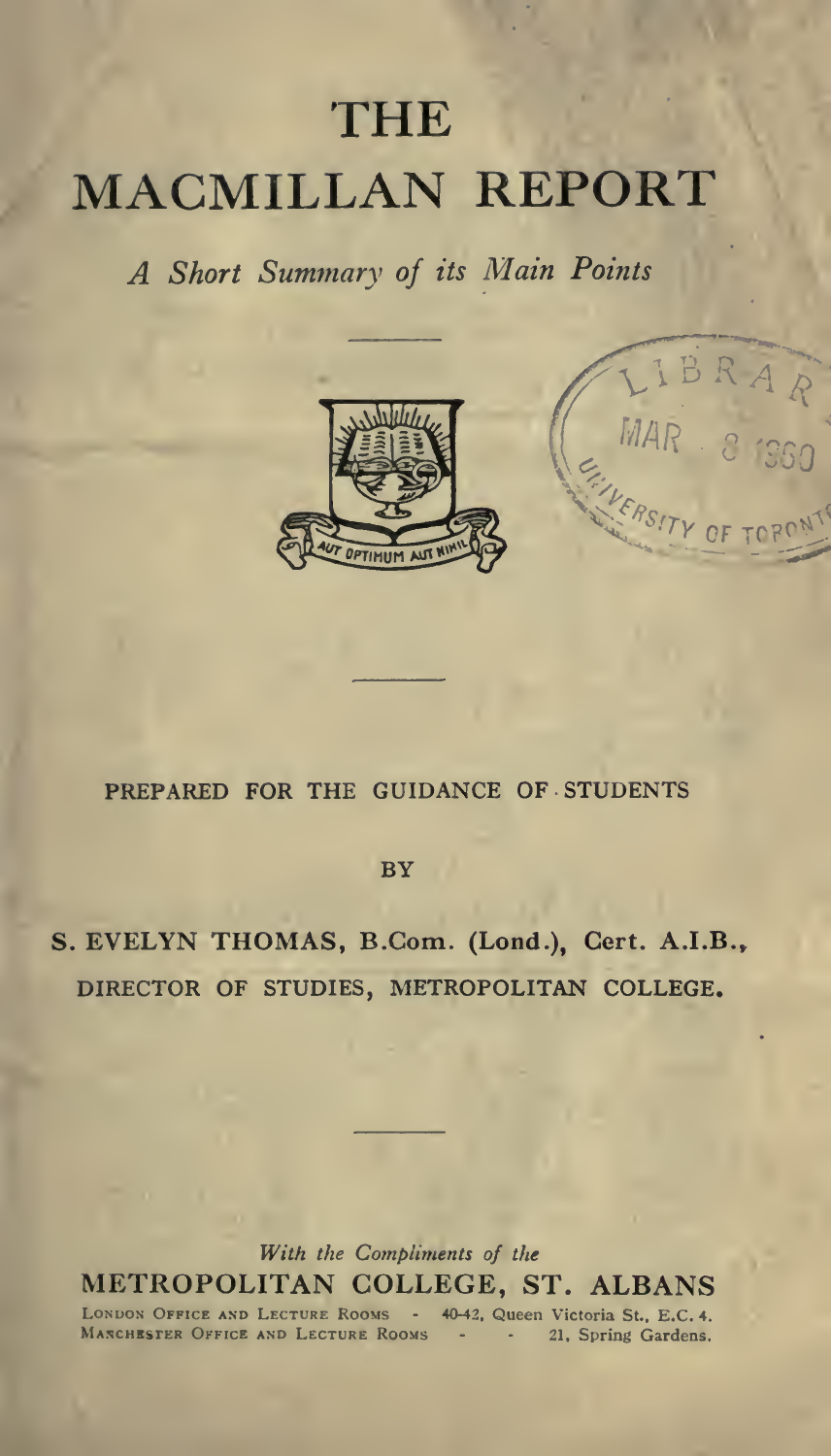## THE MACMILLAN REPORT.

For some years past there has been growing support for the view that the present conditions of depression in this country are largely due to the faulty organisation of our banking and credit system and to the monetary policy pursued by the authorities during the last decade.

Accordingly, in November, 1929, the Government set up <sup>a</sup> Committee of economists and business men, under the Chairmanship of Lord Macmillan, " to enquire into banking, finance and credit, .... and to make recommendations calculated to enable these agencies to promote the development of trade and commerce and the employment of labour ".

After many months of exhaustive investigation, during which <sup>a</sup> large number of witnesses from banking, commercial, industrial, professional and academic circles were examined, the Committee issued its Report, Cmd. 3897, dated July, 1931.

Part <sup>I</sup> of the Report is devoted to an historical survey of the banking and monetary systems here and abroad ; the international gold standard, its functions, objectives and conditions ; the economic position of Britain ; developments in the economic situation since <sup>1925</sup> ; the fall in world prices and the influence of monetary policy on the price level.

Part II, with which we are primarily concerned, contains a number of conclusions and recommendations whose main purport should be **Stamercial student.** BWR to even

PART I.

CAL AND DESCRIPTIVE.

## INTRODUCTORY.

7 1965

UNIVERSIT

The Committee points out that the present troubles of this country are neither wholly domestic nor wholly international in character. are neither wholly domestic nor wholly international in character.<br>The recent increase in unemployment is, it is true, due in the main to the " world depression "; but before the world depression we had a the "world depression"; but before the world depression we had a domestic problem of over a million unemployed; and even after the troubles of the world as <sup>a</sup> whole are redressed it would appear that the domestic problem is likely to remain. The Committee hence found it necessary to consider proposals relating to both international and domestic monetary policy.

## THE SPECIAL PROBLEMS OF GREAT BRITAIN.

Britain has necessarily suffered severely from the depressed inter-<br>national situation because of her markedly "open " position, *i.e.*, her<br>extreme dependence on foreign trade, on her income from foreign<br>investments and o financier. In such circumstances, the disequilibrium associated with prolonged unemployment may be due to any of three factors : (a) that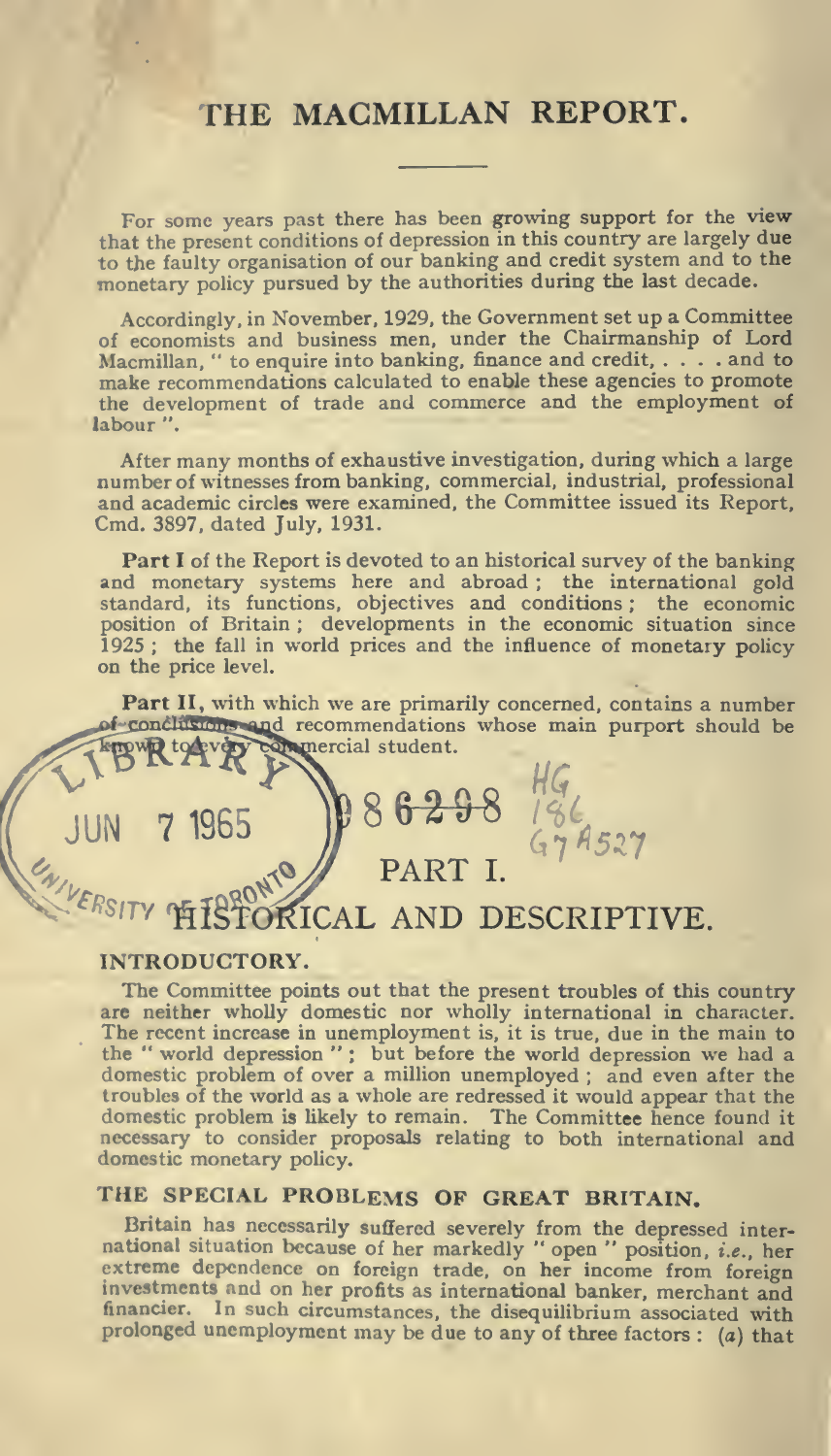in this country selling prices do not adequately cover costs of production ; (b) that similar conditions exist throughout the world ; and  $(c)$  that our costs of production are above those of our competitors.

The Committee attributes our unemployment mainly to the first and third of these, and expresses the opinion that the disparity between our costs and those of our competitors is due not so much to the inefficiency of our industries as to the fact that sterling costs of production did not adjust themselves to the rise in the value of sterling which was<br>involved by our return to the gold standard. The effect of this lack<br>of adjustment has been intensified by the world-wide collapse in<br>prices, and because, th costs of " sheltered " services, such as transport, which enter into the prices of all our products.

## PART II.

# CONCLUSIONS AND RECOMMENDATIONS. I. THE MAIN OBJECTIVES OF THE MONE-TARY SYSTEM.

#### THE GOLD STANDARD.

After its exhaustive review in Part <sup>I</sup> of the Report of the working of the gold standard, both national and international, the Committee expresses the opinion that, so far as this country is concerned, the sacrifices involved in returning to the gold standard at the pre-war parity have not been justified by the anticipated advantages of external price stability.

## Difficulties in the Operation of the Gold Standard.

- (1) The effects of the re-adoption of the gold standard in different countries varied. In *Great Britain* our policy of deflation meant that the existing level of sterling incomes and costs was relatively too high in term to foreign competition were at a disadvantage. In France and Belgium, the policy of devaluation gave an artificial advantage to export industries, pending an *upward* adjust-<br>ment of costs.
- (2) International lending power has been re-distributed, largely as <sup>a</sup> result of the character of the final settlement of the War debts, by which Britain resigned her own net creditor claims in favour of France and the United States. Consequently, the surplus available for lending has relatively increased in the latter two countries while Great Britain has a smaller surplus, further reduced since 1925 by the adverse effect of the return to gold on her visible balance of trade. Instead of using their receipts as Great Britain used hers, in increasing imports or in making additional long term foreign loans, imports or in making additional long term foreign loans, these two countries have required payment of <sup>a</sup> large part of their surplus either in gold or in short-term liquid claims.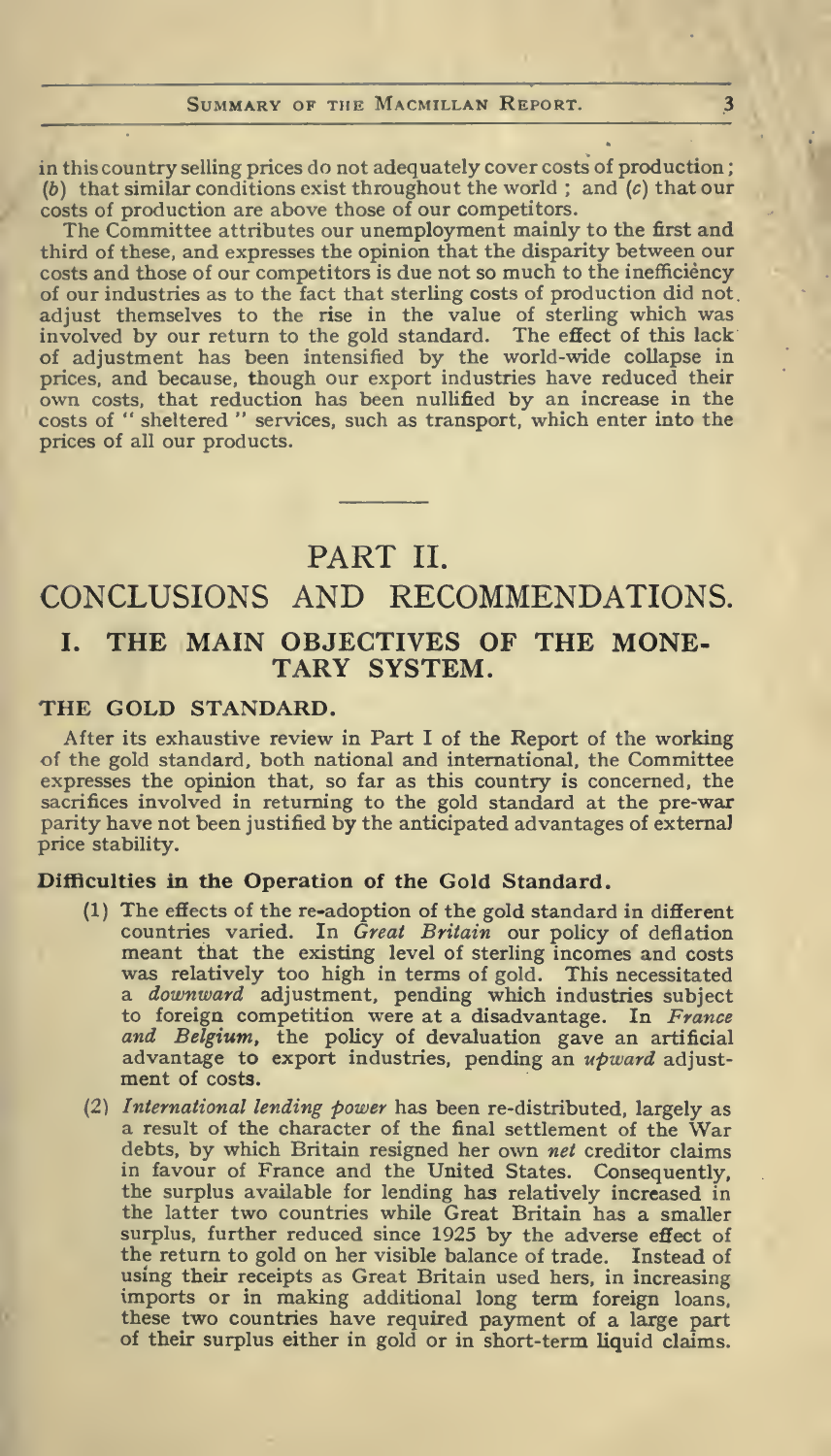This position can only be temporary, since if a creditor country is unwilling to lend its surplus, its own export trade must be destroyed through the relative reduction in the gold costs of other countries. This effect has been delayed by the sterilisation of gold imports in the creditor countries, France and U.S.A., and by the inelasticity of wages and other costs in the debtor countries.

The Committee concludes, however, that the promise of international co-operation and the dependence of this country on overseas trade and on invisible exports make it desirable that we should maintain the gold standard at the present parity.

#### THE INTERNATIONAL PRICE LEVEL.

The fall in wholesale commodity prices has adversely affected share-holders and entrepreneurs and has led to an increase in unemployment. A rise in prices, however, would transfer purchasing power from those in receipt of fixed incomes to the shareholder and entrepreneur and those whose employment is increased. Moreover, it would lead to <sup>a</sup> decrease in the burden of war debts.

Hence, the Committee concludes that the International Price Level should be forced up to the 1928 level by the Bank of England and other central banks working in the closest co-operation. Although this clearly involves <sup>a</sup> system of international currency management, and manifold difficulties which only experience can solve, it should, nevertheless, be " the prime object of international statesmanship " toattain the new level of prices and, having achieved it, to maintain it with as much stability as possible.

#### DOMESTIC CURRENCY MANAGEMENT.

" The monetary system of this country must be a Managed System ". The main objects of a sound monetary policy— $(a)$ maintenance of the parity of the foreign exchanges ; (b) the avoidance of the Credit Cycle; and  $(c)$  the stability of the price level—cannot be achieved automatically, as was thought to be the case under the old gold standard. They require the constant exercise of knowledge and judgment by an institution of ripe experience, great resources and unchallengeable authority. Hence

The managing authority should be the Bank of England,<br>" an excellent instrument for the purpose ; independent of political<br>influences, yet functioning solely in the public interest ; with long traditions and experience and clothed with vast prestige, yet not distrustful . . . . of evolutionary change or hesitant of new responsibilities". The Committee suggests that the Bank of England should endeavour to promote the stability of output and of employment at a high level by influencing the regular flow of savings into investment<br>at home and abroad. The banking system can supply short-term loans but funds for long-period investment must be provided from sources outside the banking system. The machinery of investment must be so adjusted that <sup>a</sup> proper balance shall exist between facilities for domestic and foreign borrowers.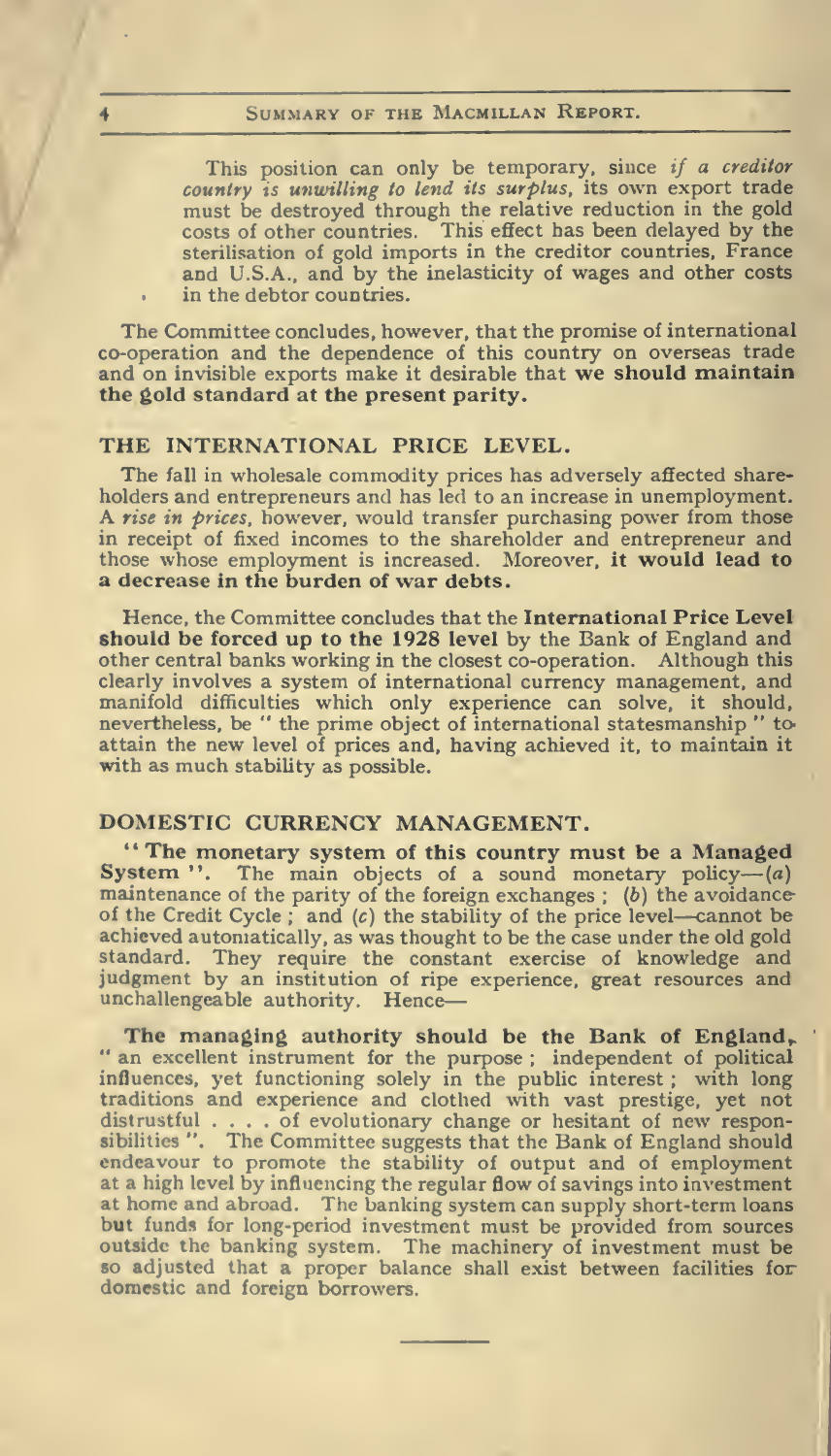## II. INTERNATIONAL MONETARY POLICY.

In brief, the Committee concludes that the objectives of our monetary policy should be : (a) to adhere to the gold standard at the existing parity ; (b) to use our influence to raise the international price level,  $i.e.,$  to lower the value of gold; and  $(c)$  to maintain the stability of national and international prices at the new level. Thus 'both permanent and temporary measures are called for.

#### A. PERMANENT MEASURES.

#### CENTRAL BANKING.

Stability of international prices over long and short periods can be maintained only by co-operation among central banks. Over long periods stability is largely a question of gold reserves in relation to credit. Stability over short periods in order to mitigate the Credit Cycle is a question of co-operative monetary management.

#### Central Bank Reserves.

The problem of the inadequacy of the world's gold stocks and future gold supplies is not regarded as immediately pressing, particularly as gold currencies no longer circulate and gold stocks are concentrated in the reserves of the central banks.

The sole use of gold reserves to-day is to enable a country to meet temporary deficits in its international balance of payments. Yet in many countries legislation fixes a definite proportion between the total reserves of gold or foreign gold exchange and the volume of notes issued by the Central Bank. Such a basis is now almost meaningless<br>and has the effect of forcing a drastic restriction of credit whenever<br>the reserve approaches the legal minimum. Greater freedom in<br>the use of Central Bank

#### Suggestions.

The Committee endorses the views expressed in the second interim Report of the Gold Delegation of the Financial Committee of the League of Nations and suggests the following principles for the guidance of central banks generally :

- (1) Gold standard countries should agree not to allow gold coins or gold certificates to pass into circulation.
- (2) Central banks should collectively consider whether national legal requirements as to gold reserves should be relaxed or tightened. At the present time they should probably be relaxed.
- (3) Central banks should be permitted, at their discretion, to regard balances with central banks in other gold standard countries or with the Bank for International Settlements as the equivalent of gold for all purposes.
- (4) Central banks must not be unduly limited in their power to expand credit without a corresponding increase in their gold holdings, or to restrict credit otherwise than by a restriction of such holdings.

In this way, the available quantity of monetary gold would not limit the available supplies of currency and bank credit, and conse quently need not affect general price levels.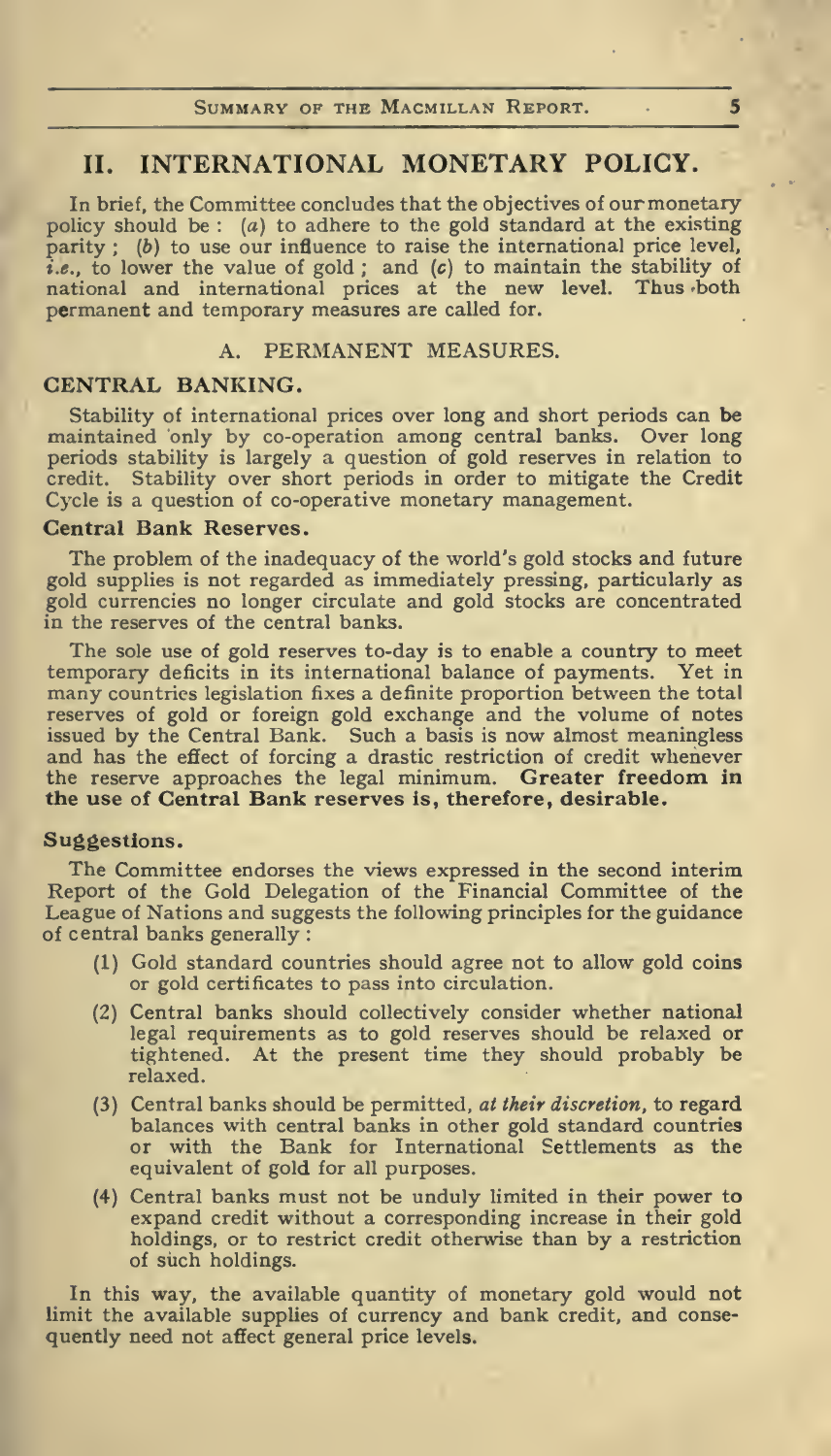#### Obstacles facing Central Banks.

- (1) Non-monetary causes of instability nullifying effective control, e.g., political troubles, war debts, seasonal variations, changes in tariffs, in fashion and in demand, over-borrowing by some countries and over-lending by others, rigidity of economic conditions and especially of costs of production, and local or general lack of confidence.
- (2) Divergence between the interests of their own country and those of the rest of the world.
- (3) Inadequate control over the monetary machine and its working. Neither the Federal Reserve system, the Bank of France nor the Reichsbank has as complete a control over the creation of credit in their respective countries as has the Bank of England, whose control, within the limits of the international standard, is " remarkably complete ". Nevertheless, even if the central bank *can* control the amount of money, it cannot control the uses to which it is put. This is the sphere of the commercial banks.

#### Central Bank Control over Bank Credit.

<sup>A</sup> central bank should regulate the volume and price of bank credit so as " to maintain output and employment at the maximum compatible with adherence to the international gold standard and with maintenance of the stability of the international price level ". To do this, it must watch not only " the short-money market, the gold movements and the pressure on the exchange and conditions abroad, but also the internal price level, the unemployment figures and the capital market". It is reiterated, however, that owing to the international effects of monetary conditions, effective internal control can be achieved only by concerted action by all central banks.

#### Summary of Conclusions Relative to Central Banking Policy.

- (1) The aim of central banks should be to maintain the stability of international prices over both long and short periods.
- (2) This implies the regulation of the volume and terms of bank credit so as to maintain stability in the rate of new investment and new enterprise, both at home and abroad.
- (3) Central banks should frequently confer to decide on the general tendency of their *individual* credit policies, without prejudice, however, to the individual discretion of each institution to safeguard its national interests by altering its own bank rate, or by attracting or discouraging gold imports.
- (4) Whilst each central bank should retain complete autonomy, it should aim at avoiding *unnecessary* imports of gold. Its duty should be to prevent unbalanced internal conditions from creating international instability, and, to this end, it should endeavour to combat any national tendency to maintain too high a proportion of liquid investments or to undertake an excessive amount of long-term lending.

#### B. TEMPORARY MEASURES.

To meet the present emergency, creditor countries which have been requiring balances to be paid in gold or short-term liquid claims should be induced to lend their surpluses and to buy goods. Loans should be

6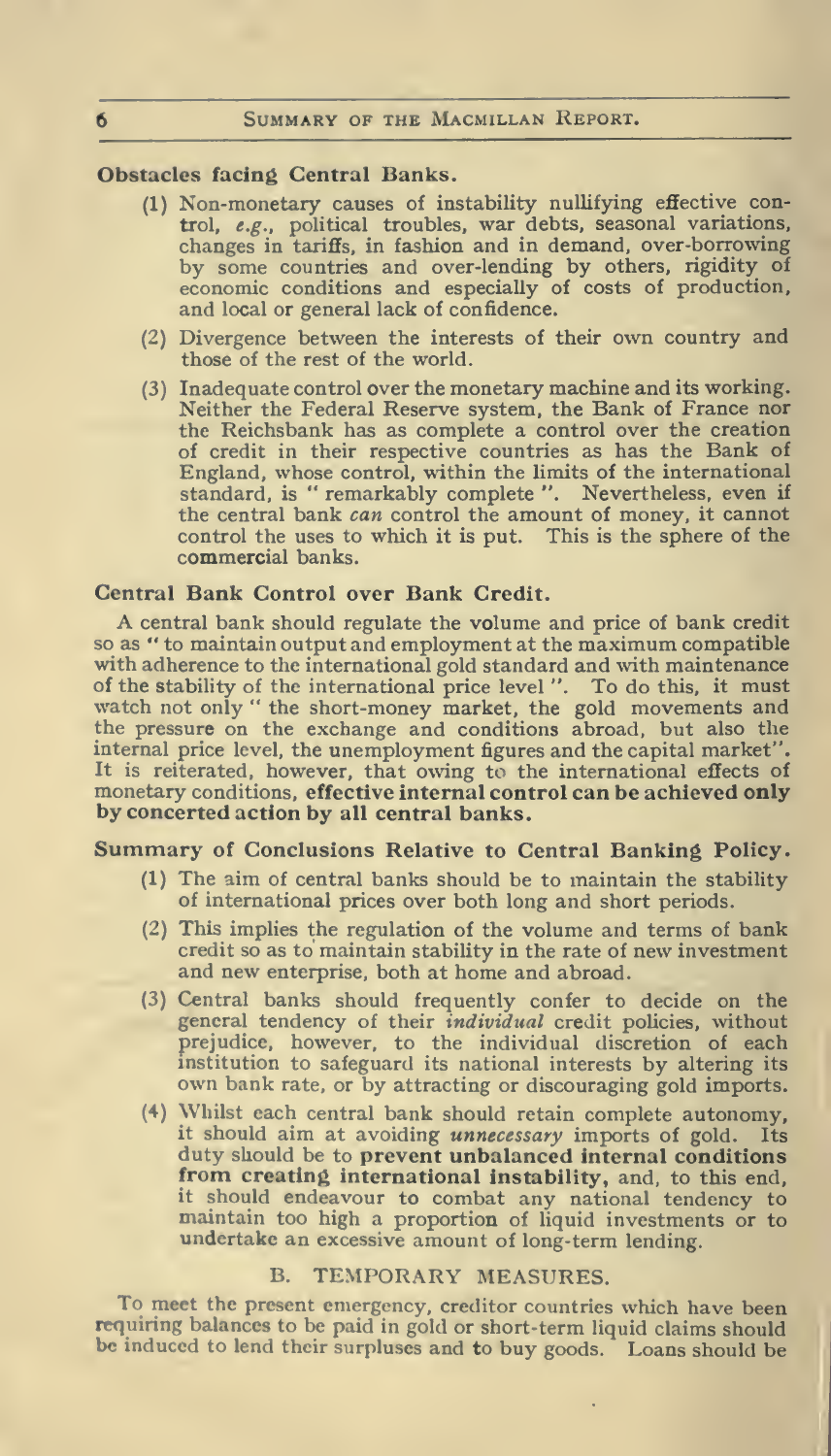made to solvent borrowers to finance new productive enterprises and should be made either to foreign borrowers or to home borrowers. To this end central banks should (a) endeavour to remove existing hindrances to foreign lending, and (b) maintain cheap credit in their money markets. It is essential that concerted action be taken, as increased lending or buying by one creditor nation might result in the claims against it being used, not to buy more goods, but to meet the demands of the other creditor nations.

The task is two-fold : (*a*) to attract borrowers **b**y low rates of interest on long-term loans, and (*b*) to remedy the shortage of sound borrowers for new enterprise. The first of these objects may be attained if central banks exert their influence to promote public confidence in the duration of low short-term rates, and to lower deposit rates so as to encourage investment. The second object involves some action to reinforce the credit of borrowers and so overcome the unwillingness to lend which has followed the extensive unwise use of borrowed funds. The difficulty might be overcome by some form of guaranteed credit under a state-aided international guarantee fund or by the establishment of a powerful international financial corporation to safeguard the interests of investors in foreign loans.

## III. DOMESTIC MONETARY POLICY.

## THE BANK OF ENGLAND NOTE ISSUE.

The volume of bank deposits has now <sup>a</sup> more important influence on monetary conditions than has the volume of cash, notes being used<br>for few purposes except wage payments and small transactions. Hence an increase in the active note issue is not so much a cause as a result of trade activity, this activity in turn being traceable to an expansion of the Bank's deposits. Yet the Bank is not regulated in respect of deposits. This, however, is to the advantage of central banking operations. What is required is more elasticity with regard to the note issue.

The provisions made by the Act of <sup>1928</sup> are inadequate, for the existence of a fixed fiduciary issue involves the immobilisation of gold for export purposes to the extent of the difference between the fiduciary issue and the actual circulation. Moreover, an approach to the Treasury under existing provisions for powers to increase the note issue may be interpreted as a sign of weakness and give rise to undesirable nervousness. The have greater freedom with regard to its reserves and should be allowed to reckon as part thereof any balances held by it with the Bank for International Settlements.

#### Recommendations.

- (a) Parliament should give the Bank power to put into *active* circulation notes to the amount of  $\text{\#}380,000,000$  with an absolute maximum of  $\text{\#}400,000,000$ . Temporary additional absolute maximum of  $f$ 400,000,000. elasticity to be provided by reference to the Treasury.
- (b) The Bank should not allow its gold reserve to fall below (say) 75,000,000 except temporarily with the permission of the Treasury. In ordinary circumstances the gold should not fall so low as this statutory minimum. On the contrary, the Committee suggests that the Bank's normal reserves of gold or gold exchange should be increased.

J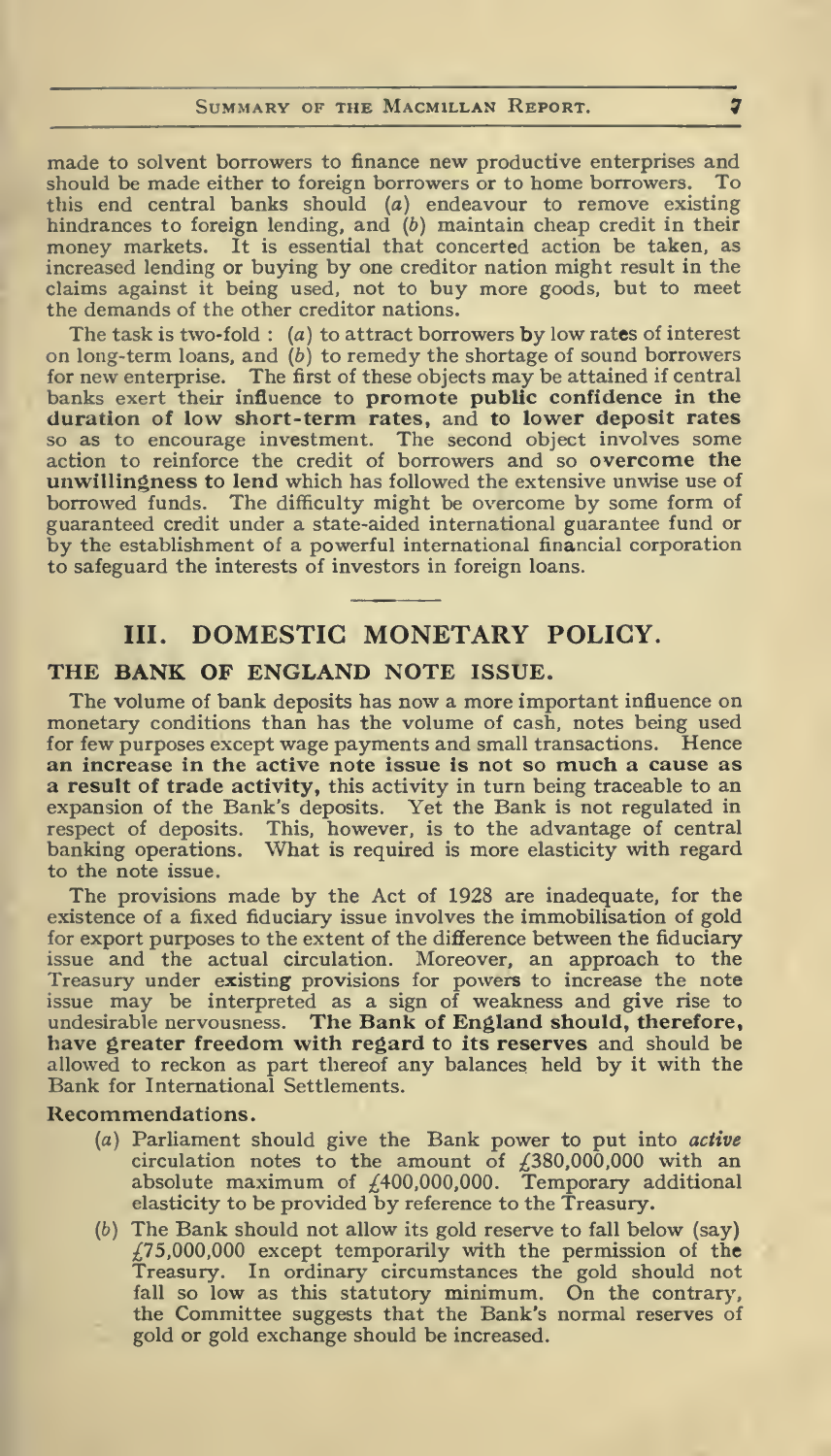#### Separation of the Departments.

Although the separation of the Departments provides a convenient formula for dividing the profits of the Bank between the Bank and the Treasury, it has not been satisfactory from any other aspect, and is confusing and misleading to other than experts. The Departments should be amalgamated and the statements in the Bank Return amalgamated without preventing the calculation of the division of profits as before.

#### Notes in Circulation.

Of the " notes in circulation " <sup>a</sup> considerable amount isheld by the joint stock banks as till money ; but this position could be avoided if the banks would increase their deposits at the Bank of England. this way the amount of notes stated to be in circulation would be reduced to a figure more representative of notes actually in circulation.

#### RESOURCES OF THE BANK OF ENGLAND.

Before the War our liquid international assets consisted mainly of the Bank of England's gold and of sterling acceptances on foreign account. These were at least equal to and sometimes in excess of our short-term international liabilities. In recent years, however, London has conducted a vast business in international deposit banking, and her liabilities in respect of short-term bills and deposits held on foreign account greatly exceed her claims in respect of acceptances. At the same time, London is now doing <sup>a</sup> larger volume of long-term financing than is justified by the surplus which we have available for long-term overseas investment, with the result that we the form of precarious foreign deposits, which can be retained in London only at the cost of high rates of interest. In brief, our position is less liquid.

The Bank of England's liquid assets should, therefore, be substantially increased at the first opportunity. Bank rate should be used sparingly when the object is merely to balance moderate changes in the short-term position by attracting foreign funds. It should be rightly used to contract credit either at home or abroad.

Temporary contingencies would often be better met by the Bank relinquishing its own liquid assets. For this reason, fluctuations in the volume of assets should be allowed to <sup>a</sup> greater extent than in the past

Thus the Bank's gold reserves should be allowed to fluctuate between, say,  $\angle$ 175,000,000 and  $\angle$ 100,000,000, and they should be supplemented by liquid resources up to  $f_2$ 50,000,000 held in foreign centres and with the Bank for International Settlements.

## DAY-TO-DAY POLICY OF THE BANK.

The chief means by which the Bank manages the monetary system are :

- (1) The official bank rate.
- (2) Open market operations,  $e.g.,$  the sale of securities, which result in a change in the aggregate amount of the Bank's private deposits.
- (3) Open market operations which may consist of changes in the form of the Bank's *assets* but not necessarily their volume. They may take three forms :—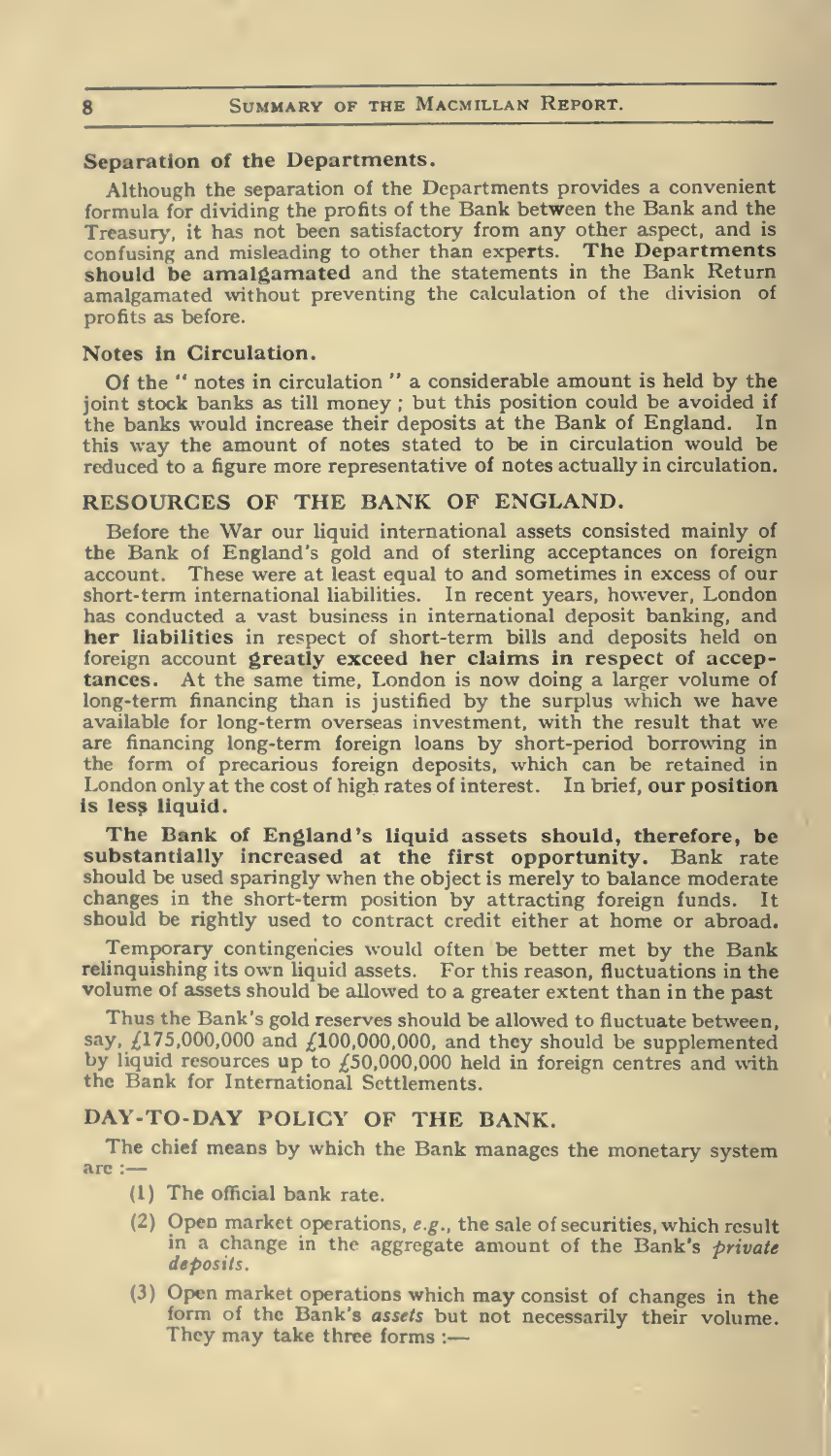- (a) Purchasing and selling securities to offset gold movements
- (6) Buying long-dated securities (Consols) and selling short- dated securities (Treasury Bills).
- (c) Forcing the market to discount or obtain advances at the official rates, with the object of bringing market rates into closer conformity with these, by selling securities.
- (4) Adoption of technical devices for directly influencing foreign exchanges, e.g., sales or purchases of foreign balances (gold exchange methods) dealings in forward exchange, and small variations in the Bank's buying price for gold.
- (5) Personal influence or advice to prominent elements in the money market.

In regard to (1), the Committee's views, as stated above, are that it should be used sparingly.

The success which in the past has attended the Bank's open market operations is in itself <sup>a</sup> justification for their development, but in regard to (2) above, the Bank's position could be strengthened if<br>it were afforded more detailed information respecting the nature and extent of the cash holdings and deposits of the joint stock banks, and if there were closer collaboration between the Bank and the joint stock institutions.

## RELATIONS WITH THE JOINT STOCK BANKS.

The published reserves of the clearing banks show <sup>a</sup> figure of about  $10.5$  per cent. of the deposits, comprising 6 per cent. in cash and  $4.5$  per cent, in balances with the Bank of England. But this latter figure is higher than is actually the case from day to day, for the averages are not daily averages but relate to particular days, when the reserves are inflated by " window dressing ". The Committee recommends that the process of window dressing be abandoned and that the London clearing banks should keep <sup>a</sup> daily average of cash, in bank notes and balances with the Bank of England, of not less than 10 per cent, of their deposits. This would involve their keeping larger reserves.

A further recommendation was that returns by the joint-stock banks should be more informative.

Banks other than the clearing banks should also increase their liquid reserves to <sup>a</sup> proportion to be determined in each case after consultation with the Bank of England.

If, following frequent and regular meetings with the Bank of England, the banks would from time to time accept the Bank of England's advice that the relaxation or tightening up of this figure could be made an important part of the Bank's machinery for the regulation of credit and that it could usefully replace some open market operations, particularly if the joint stock banks' deposit rate were made more elastic. But these arrangements can be successful only if the joint stock banks are taken into the Bank's confidence and plainly informed of its current credit policy.

The main object of these larger reserves is to provide the central bank with adequate resources with which to manage the monetary system. With the same object, the Committee further suggests that the Bank of England should consider an appreciable increase in the amount of its capital.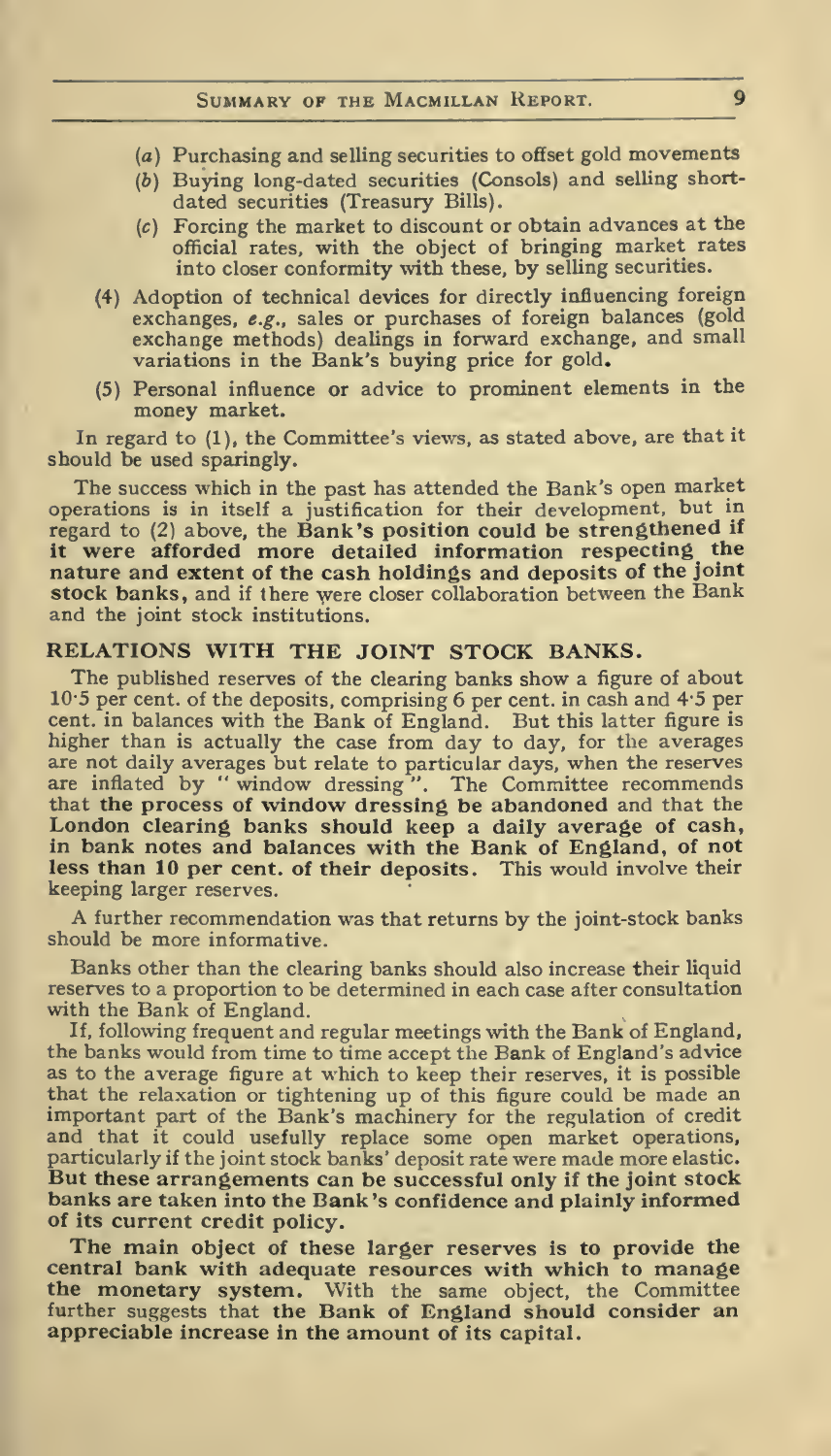## IV. THE CAPITAL MARKET FOR HOME INVESTMENT.

### FINANCE AND INDUSTRY.

Although British manufacturers and traders have always been able to find cheap accommodation, yet the relations between British banks aud industry have never been so close as those between German and American banks and industry.

In Germany, scarcity of capital and of independent investors compelled the banks to supply industry with long-period as well as short-period capital. These responsibilities obliged them to keep in intimate touch with the industries themselves.

In France, the individual investor had usually relatively small resources and relied on the investments suggested to him by the big banks which made practically all the industrial issues.

In the United States, the great industries and railroads were affiliated to particular banking houses or issuing institutions which usually sponsor all industrial issues of well-known concerns and, in addition, make loans to investors and speculators either direct or through brokers.

In considering the most beneficial system for British industry, the Committee states that progress necessitates closer association through appropriate organisations of the financial and industrial worlds.

Financial leaders, through their wide international operations, are competent to advise not only on home conditions but also on affairs throughout the world. Industry is becoming more internationalised; and British industry must be ready to meet American and German competitors who are generally financially powerful and backed by banking and financial groups. Without similar support, British industry will undoubtedly be at <sup>a</sup> disadvantage, particularly in the establishment of British enterprises abroad. It will, therefore, have to keep in close touch with institutions connected with international finance. Industries and financial institutions will thus have to co-operate so that each is thoroughly intimate with the affairs and position of the other.

#### Investment.

Particularly in the matter of investment have our financial institu tions been weak. Greater attention must be given to directing our capital into domestic enterprise and into British-owned concerns abroad and frequently vouch for the issues they sponsor; but with few exceptions little guidance is forthcoming in respect of home issues, and many ignorant investors are misled merely by the appearance of the name of <sup>a</sup> large joint stock bank on <sup>a</sup> prospectus.

Though industry should in no way be managed by the banks, both industry and finance would benefit from a closer relation ship between British industry and the City of London, especially if the intrinsic merit of industrial issues were vouched for by institutions <>f first-class strength and repute specialising in the finance of particular industries. It would also be better if the joint stock banks did not give the appearance of sponsoring any issues for which they could not vouch.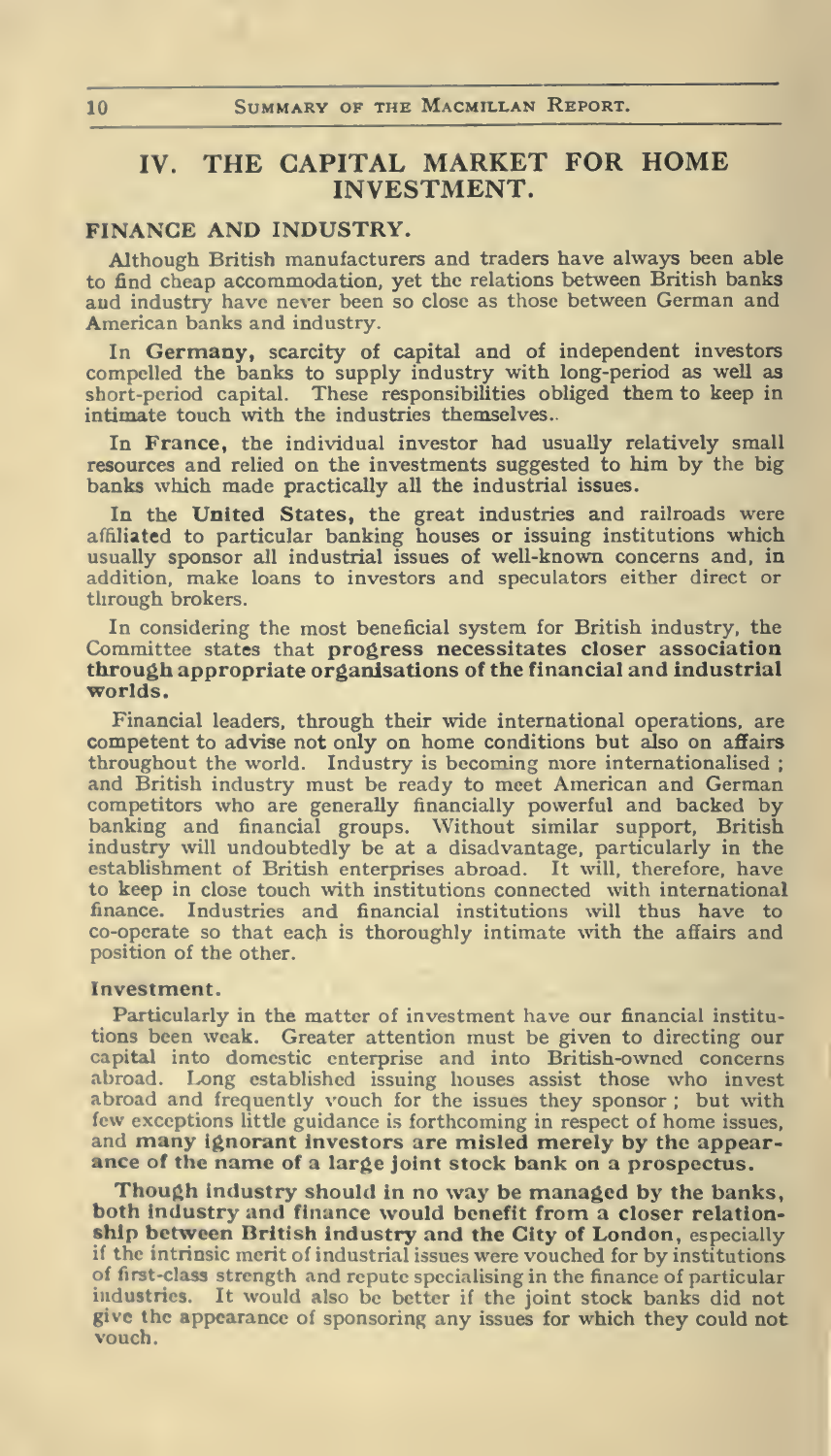#### CREDIT FOR INDUSTRY.

Every industrial and financial company has to provide itself with  $(a)$ permanent capital and (b) seasonal or temporary credits. Sometimes intermediate credit also is required.

SHORT-TERM CREDITS. The principal function of the banks is to provide short-term credit. This <sup>a</sup> lucrative source of business and the facilities afforded to British industry in this respect compare favourably with those available in other countries. The Committee concludes that " our banking system is adequate and satisfactory in the provision of the normal short credits to industry and their distribution."<br>In this connection, however, all would benefit by a more extended use of commercial bills—bills given by a purchaser to a supplier—rather than mere book entries.

INTERMEDIATE CREDIT. This is credit advanced  $(a)$  for periods ranging from one or two up to five years and is required for hire purchase sales, in which the ownership of goods is retained by the seller until payment is completed ; (b) for advances against deferred payment, in which ownership of goods passes to the buyer and payment is spread over a period ; and  $(c)$  for long term credit contracts, such as road building and harbour construction.

Excellent facilities exist for these purposes for use internally, but the trading community does not take as much advantage of them as it might, especially in the first two groups.

In the case of sales and contracts abroad, credit facilities are not adequate and frequently British firms have to resort to foreign institutions. To remedy this situation, British institutions should be established for the purpose of assisting British industry and trade abroad. Some of these facilities should be provided by the joint stock banks and other existing financial institutions. The banks would run no undue risk in financing longer term contracts than is their custom, provided they were of a sound character, and amounted only to a small proportion of their advances.

#### LONG-DATED CAPITAL : PROPOSALS FOR A NEW INSTITUTION.

Closer co-ordination between British industry and the City of London would be advantageous for the provision of long-dated capital, especially for large-scale industry. In some respects the City has better facilities for providing capital to foreign countries than to British industry, and there is need for new institutions to fulfil the following functions :

- (a) To act as financial adviser to existing companies ;
- (b) To advise as to the provision of permanent capital
- $(c)$  To secure the underwriting of and to issue the company's securities to the public and, if necessary, to company's securities to the public and, if necessary, assist previously in arranging for temporary finance in anticipation of an issue ;
- (d) To assist in financing long-term contracts at home and abroad, or new developments of an existing company, and to found companies for new enterprises ;
- (e) To act as an intermediary and financial adviser in the case of mergers or in the case of negotiations with corresponding international groups ;
- $(f)$  To be free to carry out all types of financing business.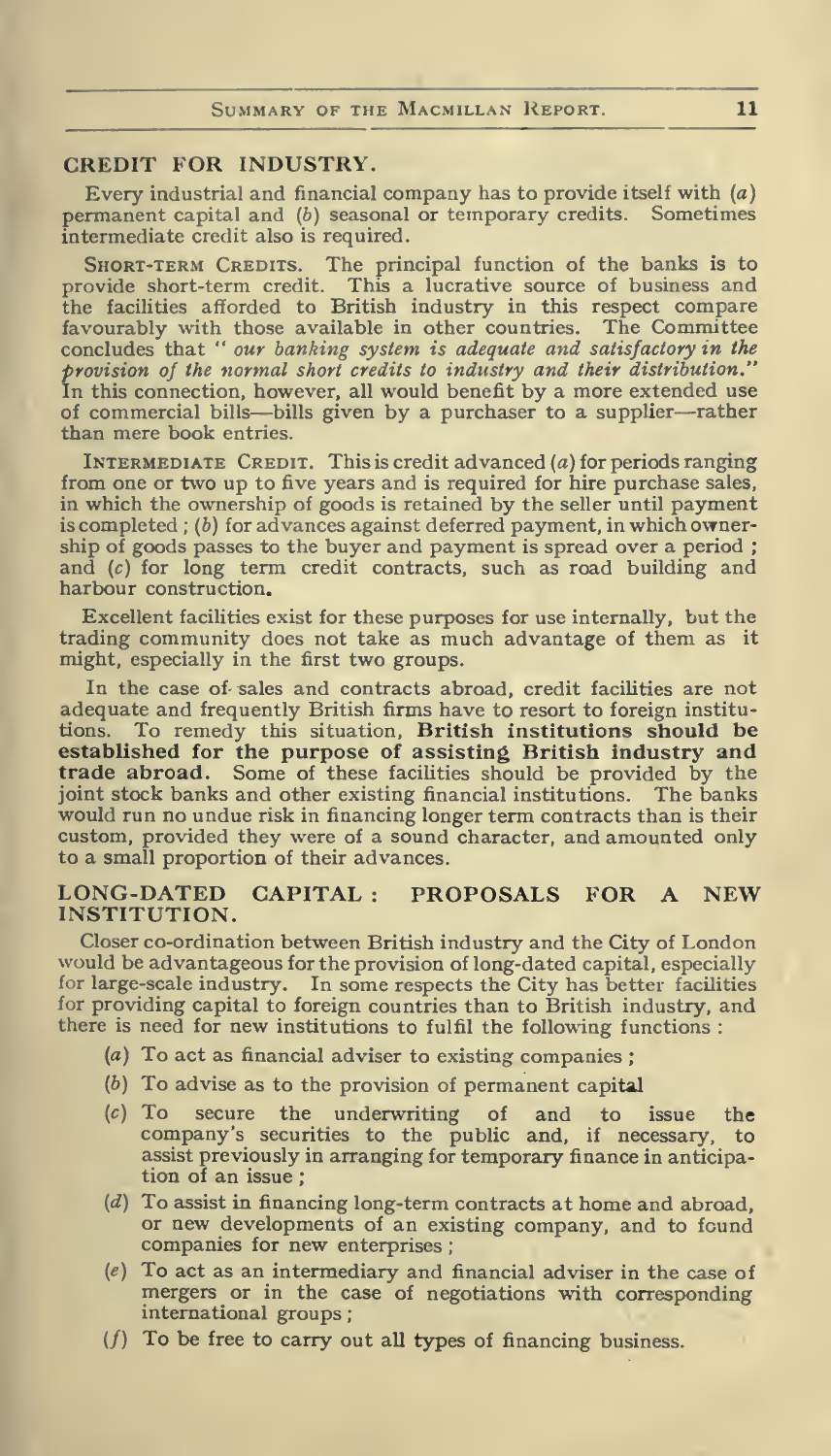Such an institution must have <sup>a</sup> substantial capital. When financing contracts for periods up to five years, it might be able to supplement its resources by the issue of its own short-term notes. It should be able to rely on co-operation with existing financial institutions in making temporary advances. It must also build up an expert staff, establish gradual connections with industry and instil confidence in its issuing ability and credit.

Though the big joint-stock banks could perform these functions it " is doubtful whether the banks can with advantage depart from their traditional banking sphere." The same difficulty applies to the big private banking houses. Such institutions could, however, with no change in their present banking practice, take an interest in the share capital of might be if the leading private institutions and the big banks<br>were to co-operate in creating one or more such concerns."<br>The Bankers' Industrial Development Company, at present an offshoot<br>of the Bank of England, might fo on the lines suggested, but it should at a convenient stage be separated<br>from the Bank of England and have a separate, self-supporting exist-<br>ence. To provide financial facilities for the small and medium sized<br>concern the yet another type of finance institution which would confine itself to smaller industrial and commercial issues.

## V. INFORMATION AND STATISTICS.

Information and statistical knowledge are also essential. The provision of statistics could be undertaken by the appropriate Ministries. In particular the publication of the following statistics in new or improved form is recommended: the monthly returns of the clearing banks ; classification of loans and overdrafts ; returns from the other joint stock banks and other banking institutions ; foreign balances and foreign liquid assets held in sterling ; the volume of acceptances ; the volume of cheque transactions ; the balance of trade ; the census of production ; the volume of wages paid ; the volume of retail sales ; the ag-<br>gregate and the distribution of profits ; the value of capital construction.

The various Government Departments responsible for the preparation of statistics should co-operate in such work.

## ADDENDA TO THE MAIN REPORT.

The Report was signed by all members of the Committee with the exception of l.ord Bradbury, who dissented. Most of the other members nted Addenda which amplified rather than disagreed with certain points in the main report. The chief points of the two most important of these Addenda are summarised here.

## ADDENDUM I.

#### Signed by Sir Thomas Allen and Messrs. Ernest Bevin, J. M. Keynes, R. McKenna, J. Prater Taylor, A. A. G. Tulloch.

The signatories to this Addendum recall that in the Main Report it is recognised that the remedies for the world depression lie in an expansion of purchasing power ; in the encouragement of borrowing if necessary under guarantees; in <sup>a</sup> reduction in the cost of both longterra and short-term credit ; and in the encouragement of enterprise and investment.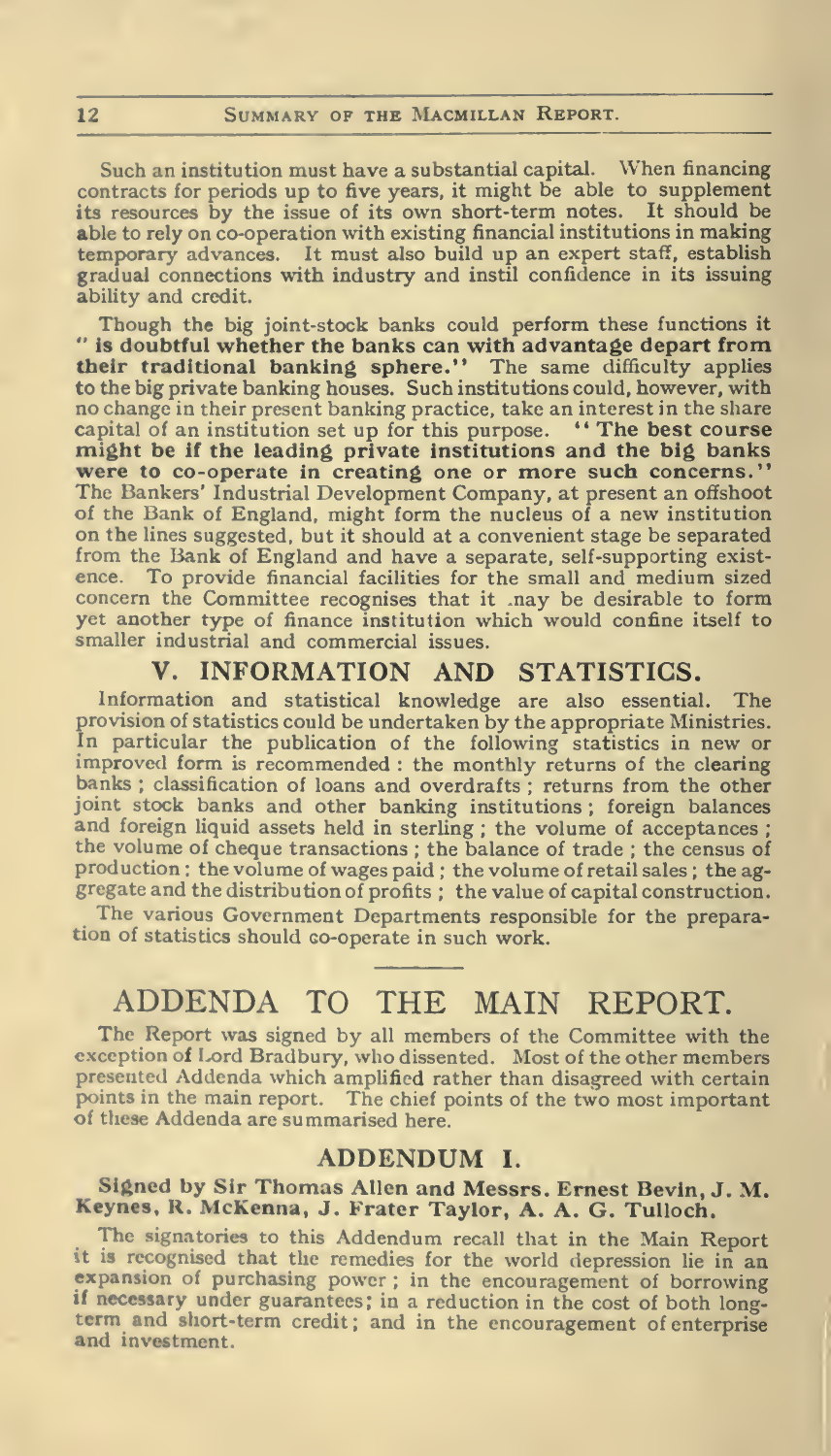But the " open " position of this country is such that the initiation of independent action here, without concerted action abroad, would subject the Bank of England to <sup>a</sup> severe strain, to meet which it would be necessary for us to strengthen our position by (a) improving our balance of trade through (i) an increase of exports, (ii) the substitution of home-produced for imported goods, and  $(b)$  increasing investment at home.

Apart from the basic need of improving the relative efficiency of our industries, there are three practical courses open to us for achieving these objects :-  $(a)$  a reduction of salaries and wages; (b) control of imports and aids to exports ; (c) State assisted schemes of capital development.

#### REDUCTION OF SALARIES AND WAGES.

While recognising the urgent need for greater elasticity of moneyincomes and the fact that an all-round reduction would be beneficial, the signatories emphatically reject the suggestion that a reduction of salaries and wages alone would offer a solution. Such <sup>a</sup> policy would tend to cause further falls in prices and would render capital charges and taxation a greater real burden ; while it would inevitably defeat its own object by causing similar reductions in other countries.

But if an all-round reduction in money-incomes becomes plainly unavoidable, it may be attained by  $:$   $\rightarrow$ 

- (a) Devaluation-a policy rejected in the Main Report.
- (b) A National Treaty for a simultaneous cut—a scheme which has many practical difficulties, but which should nevertheless receive consideration as a possible alternative.
- $(c)$  Tariffs plus Bounties—which would have the twofold effect of reducing money-incomes and improving our balance of trade.

#### CONTROL OF IMPORTS AND AIDS TO EXPORTS.

The signatories give their strongest support to the third method, which they consider would be attended by the advantages but not by the practical difficulties of the two others. They justify the abandonment of the policy of Free Trade on the ground that the economic position of this country is in a state of chronic disequilibrium, and they argue that the suggested policy would bring in a useful contribution to the National Exchequer. Hence, in the present circumstances, this is regarded as the most practical plan of action likely to revive business confidence.

#### SCHEMES OF CAPITAL DEVELOPMENT.

In conjunction with a system of tariffs plus bounties, the signatories recommend the development of state enterprise with subsidies for domestic investment. In particular, the following schemes are suggested :— $(a)$  Rebuilding and re-planning schemes for larger towns and industrial centres; (b) Refitting of our staple industries on modern lines; (c) Electrification of the railways as suggested by the recent Weir Commission.

It is pointed out that there is no danger that such State-directed schemes will result in <sup>a</sup> transference of private investment since there is, at the moment, no lack of funds available for investment : rather there is a lack of confidence in borrowers. Above all it is considered desirable that capital development should be organised and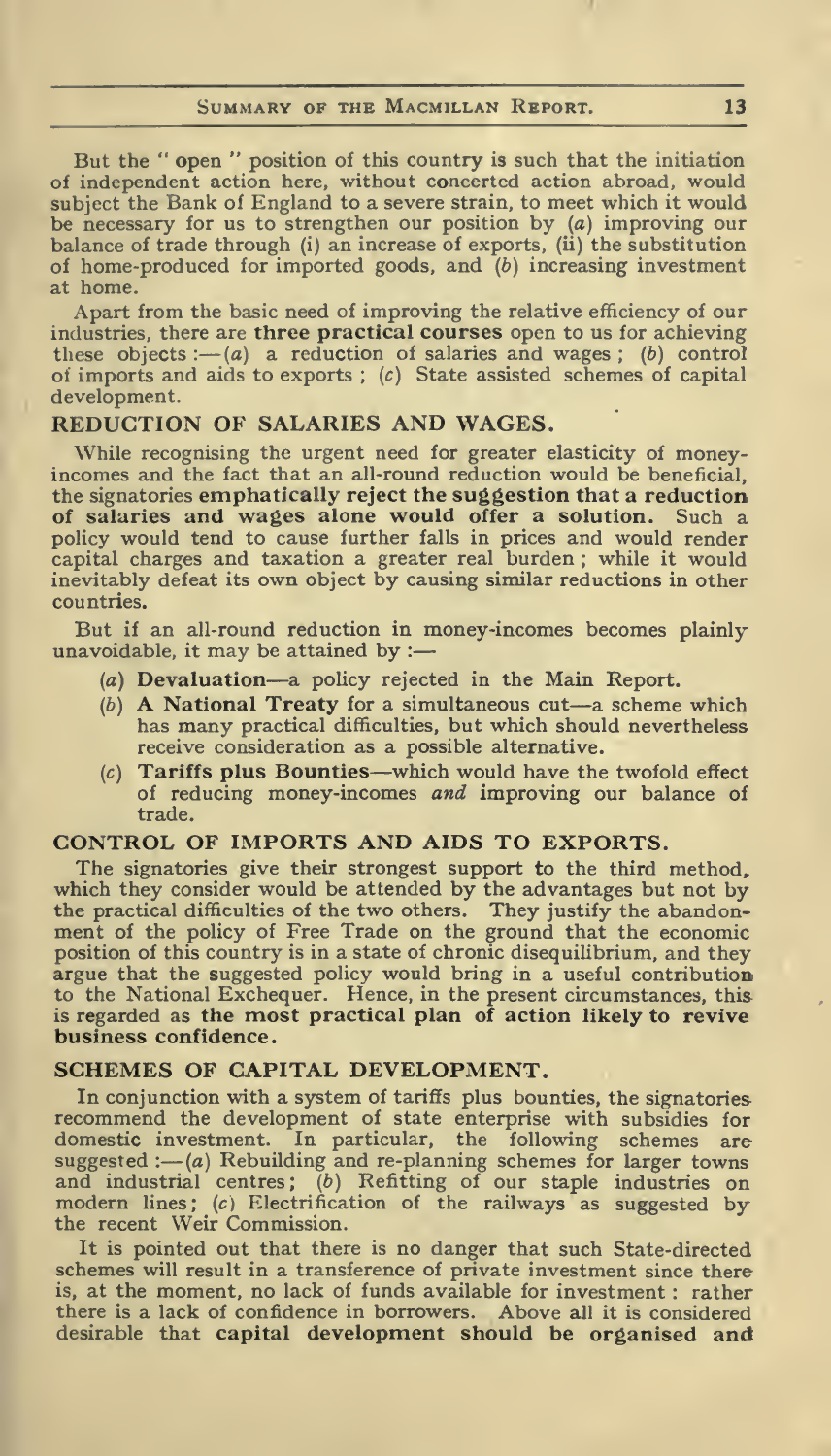planned on <sup>a</sup> national scale through <sup>a</sup> Board of National Invest- ment charged with " the deliberate guidance of schemes of long-term national investment ".

In conclusion it is emphasized that these proposals are made not as an alternative to the main suggestion of raising world prices but rather as an " attempt to avoid the immense waste of the national productive resources " pending the necessary upward adjustment.

The signatories point out that those who dissent from these views<br>contend that the proposals put forward are **merely temporary shifts**<br>which do not get to the root of the trouble, viz., the unduly high level of<br>our costs o faith on the ultimate recovery of world prices, maintain that we can continue to support permanently our improved working class standards, and that to seek the remedy in a reduction of salaries and wages will involve practical difficulties and social troubles of the first magnitude.

#### ADDENDUM III.

#### Signed by Prof. T. E. Gregory.

Whilst admitting that the great problem to be faced is the disequili brium between prices and costs, Prof. Gregory points out that the problem cannot be solved except by co-operation between all countries : consequently any attempt to achieve economic isolation of this country by the imposition of tariffs is to be deplored as incompatible with the attainment of international co-operation.

#### The Two Proposed Remedies should be combined.

Two remedies are available : to raise prices or to reduce costs. Each isopen to certain objections which Prof. Gregory considers could best be met by combining the two, i.e., by raising prices and reducing costs. In this way the tendency for a reduction in costs to produce a further reduction in prices would be counteracted. He points out, also, that a reduction in costs need not cause a proportionate contraction<br>in consumers' purchasing-power, since the effect is merely to redistribute the proceeds of industry, more going to the entrepreneur and less to the wage-earner. Furthermore, the reduction in unemployment will itself increase the volume of purchasing power ; and the growth in profits will stimulate business expansion.

#### Objections to Tariffs and Capital Schemes.

Prof. Gregory is in complete agreement with the signatories of Addendum <sup>1</sup> regarding devaluation but he differs from them funda mentally on the question of tariffs, which, he considers, would tend to make permanent the present disequilibrium between British and foreign costs. He points out, too, the danger that any temporary expedient might easily become a permanent part of our economic policy. He argues that, if imports were reduced and foreign investment were not adjusted to the changes in the balance of payments, gold would flow in. This gold would be used to expand credit and a resulting boom in home industry would check foreign investment. The money income of society, especially money wages, would increase.<br>This would act as a stimulus to imports and a check on exports, while a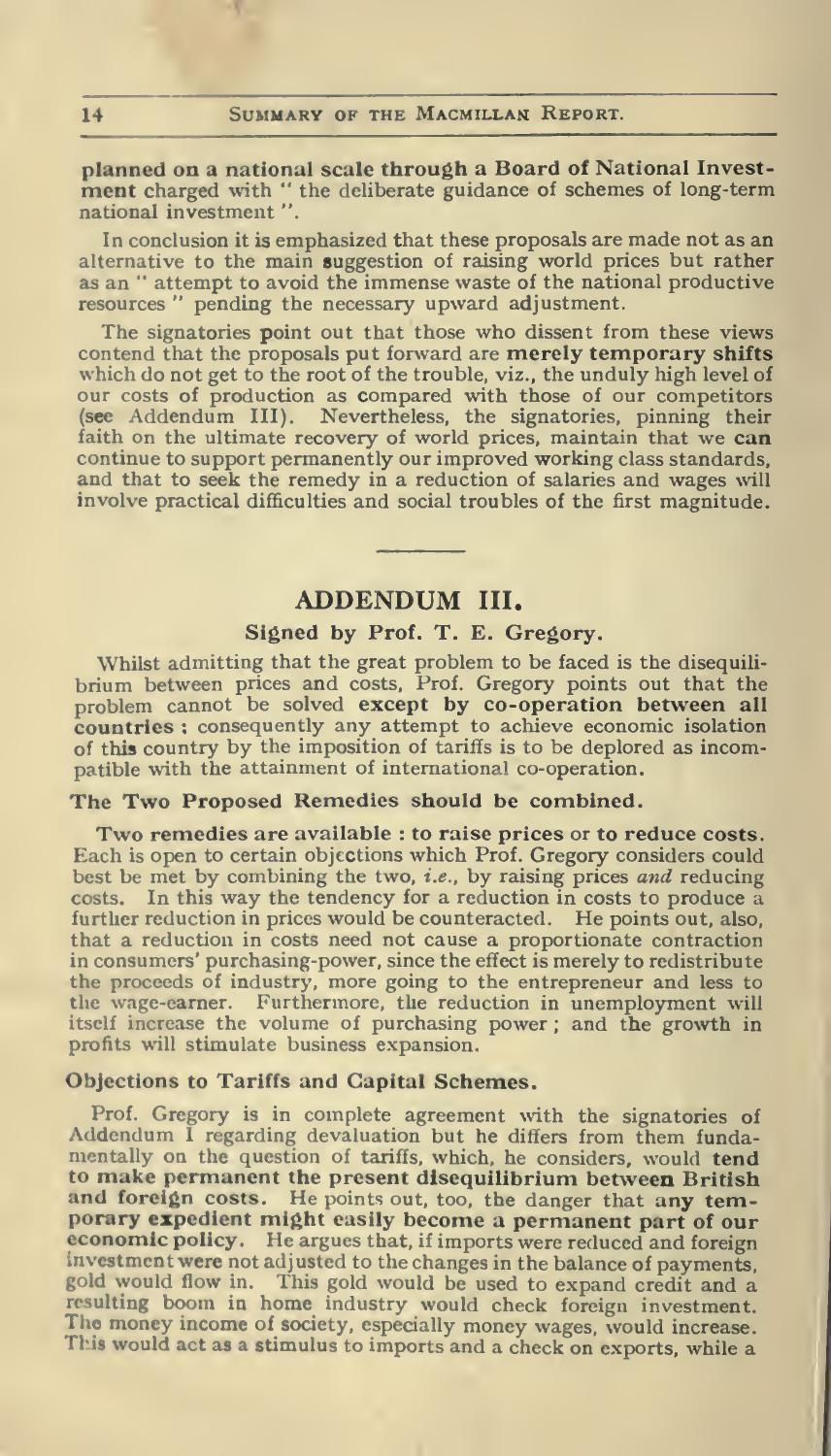new disequilibrium between home and foreign costs would be established. Thus, to prevent a collapse, a higher level of tariffs would be necessary.

As regards the effectiveness of tariffs, he emphasises the fact that there would probably be vigorous attempts abroad to neutralise our tariffs and subsidy policy by anti-dumping measures. In any case the foreign goods which were shut out of British markets would probably appear in neutral markets where they would compete with our exports.<br>Finally, he doubts whether the revenue from any such scheme (after deduction of administrative expenses and subsidies) would be sufficient to make the policy worth while.

The proposals for capital development, he considers, fail to meet the needs of the situation since they would not greatly affect the position of our export industries, which contribute most to unemployment.

#### The best solution is a reduction of money costs.

Prof. Gregory suggests that the best solution put forward is the reduction of money-costs. He suggests that this should be effected as far as possible by improved methods and by spreading overhead costs over a larger outpu schemes may be found necessary and here it may be desirable to invest<br>the State with statutory powers. He does not agree, however, that it is possible, or even desirable, to effect an all-round reduction of incomes on the lines of <sup>a</sup> National Treaty. The shareholding class already suffers by reduced dividends and capital reductions and the rentier by increased taxation. Thus the main burden of the reduction must fall on wage-earners. The fall need not necessarily be confined to the exporting industries, but might extend to ancillary and sheltered trades. In any case the fall need not involve an equal reduction in the standard of living and, to the extent that it makes possible an increase of productivity, it should result eventually in a betterment of the standard.

In brief, Professor Gregory contends that the tariff action, strongly recommended by Mr. McKenna, Mr. Keynes and the others, is merely <sup>a</sup> roundabout and possibly ineffective way of bringing into effect that reduction of costs which in his opinion is clearly imperative.

## ALL <sup>3</sup> FIRST PLACES won by M.C. Students on Two Occasions.

At both the May, 1931, and the November, 1927, S.A.A. examinations, the Metropolitan College presented the winners of the three

## 1st PLACES, i.e. Prelim., Inter, and Final.

The Metropolitan College has thus achieved on two occasions, a record which cannot be equalled by any other Coaching Institution.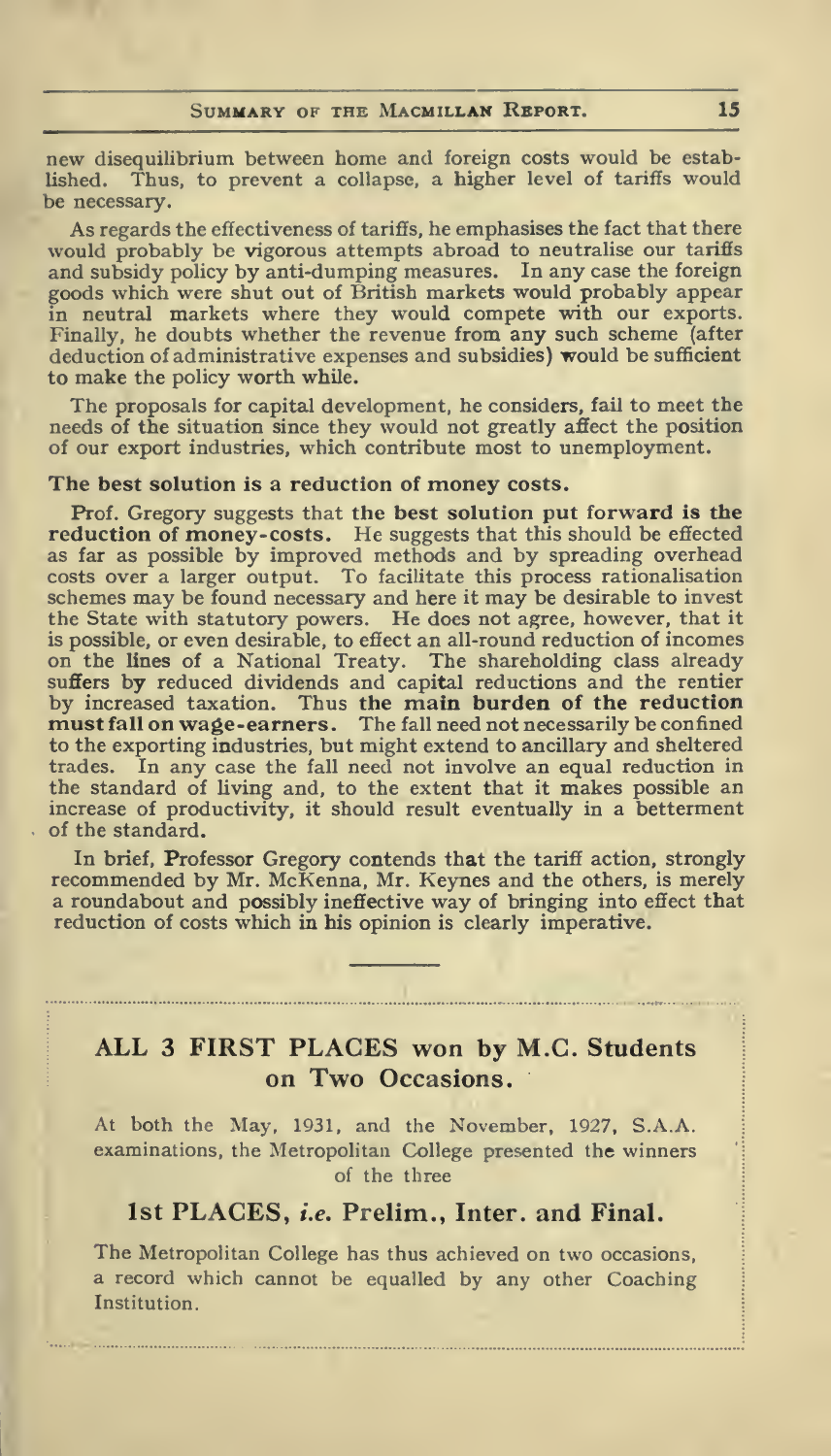# HIGHEST EXAMINATION HONOURS OF THE ACCOUNTANCY PROFESSION

# Won by M.C. Students in 1930-31

At the examinations of the Institute of Chartered Accountants in England and Wales and the Society of Incorporated Accountants and Auditors, held in 1930-31, Students of the Metropolitan College won :

FIRST PLACE - FINAL C.A. FIRST PLACE - FINAL S.A.A. FIRST PLACE - INTER. S.A.A. 8 other Honours C.A. & S.A.A. and 540 SUCCESSES

During the 9 years to May, 1931, English C.A. and S.A.A. [1931]

103 HONOURS and over 3,700 PASSES

including

<sup>21</sup> FIRST PLACES in the KINGDOM

A copy of the College " Accountancy Prospectus," and full par-ticulars of the expert postal and oral training facilities provided, may be obtained on application to the Secretary :

METROPOLITAN COLLEGE, ST. ALBANS AND AT LONDON & MANCHESTER

Printed by Waterlow and Sons Limited, London, Dunstable and Watford.<br>for the Publishers, The Metropolitan College Ltd., St. Albans.<br>*A 31|20*.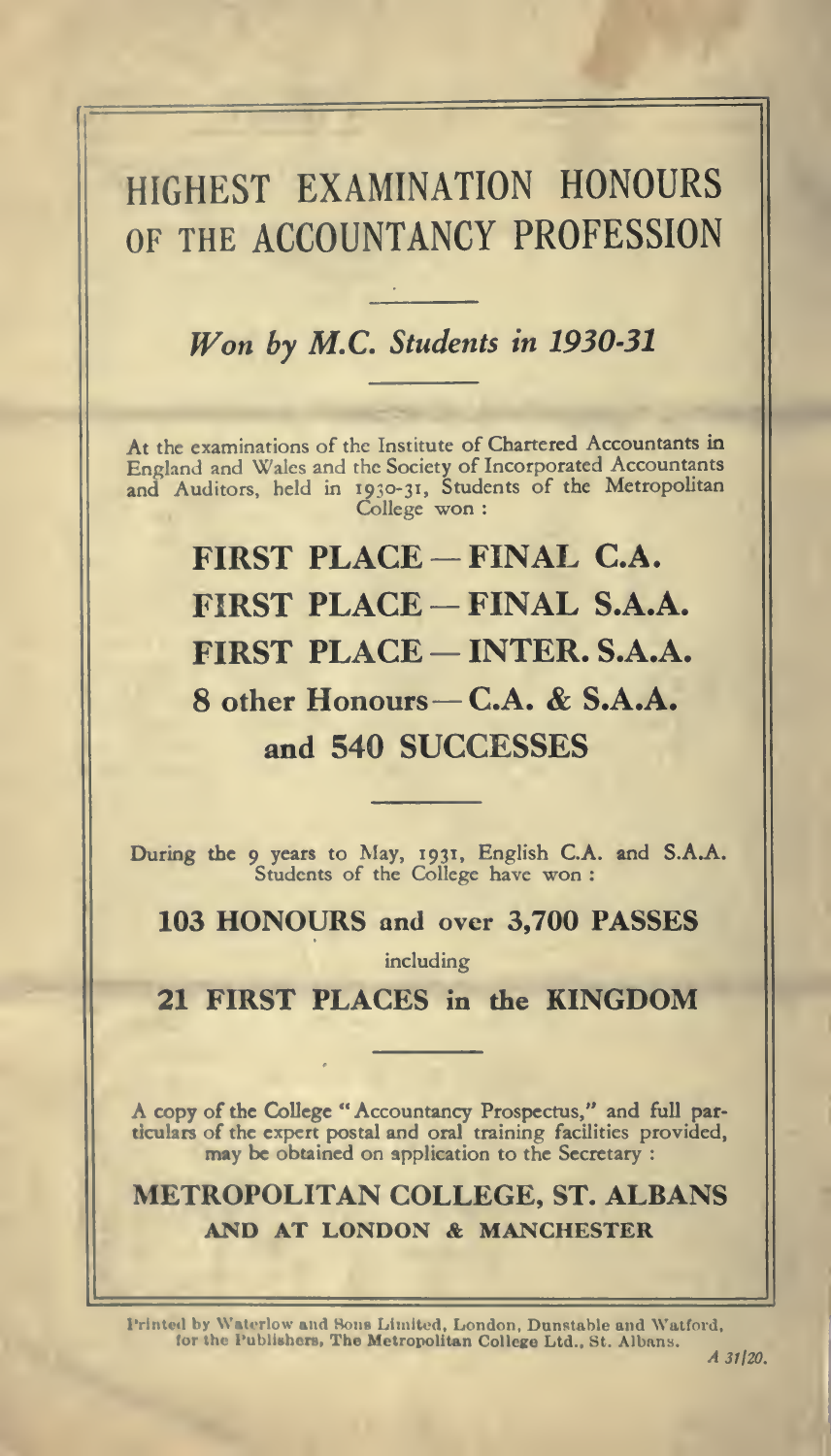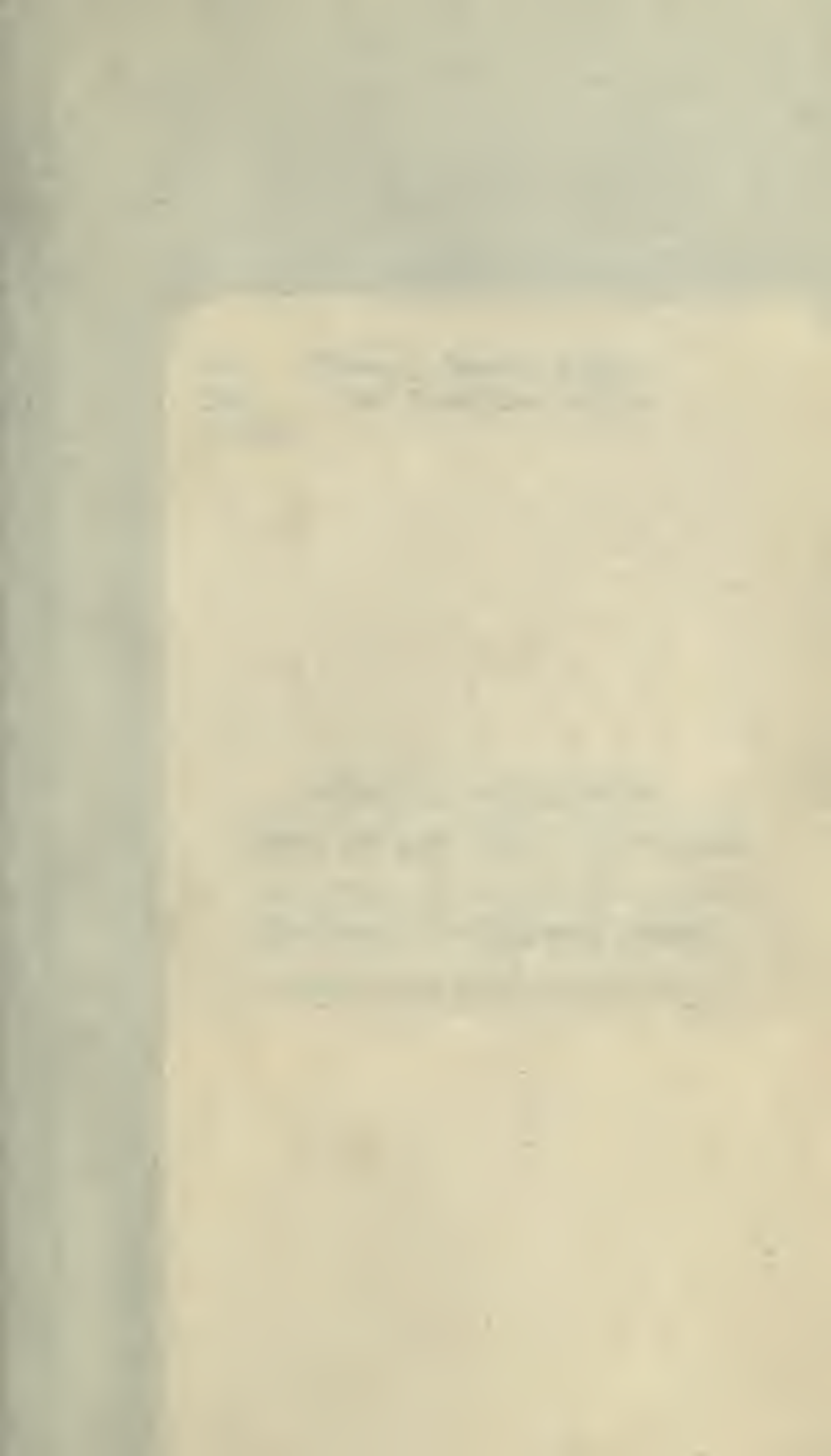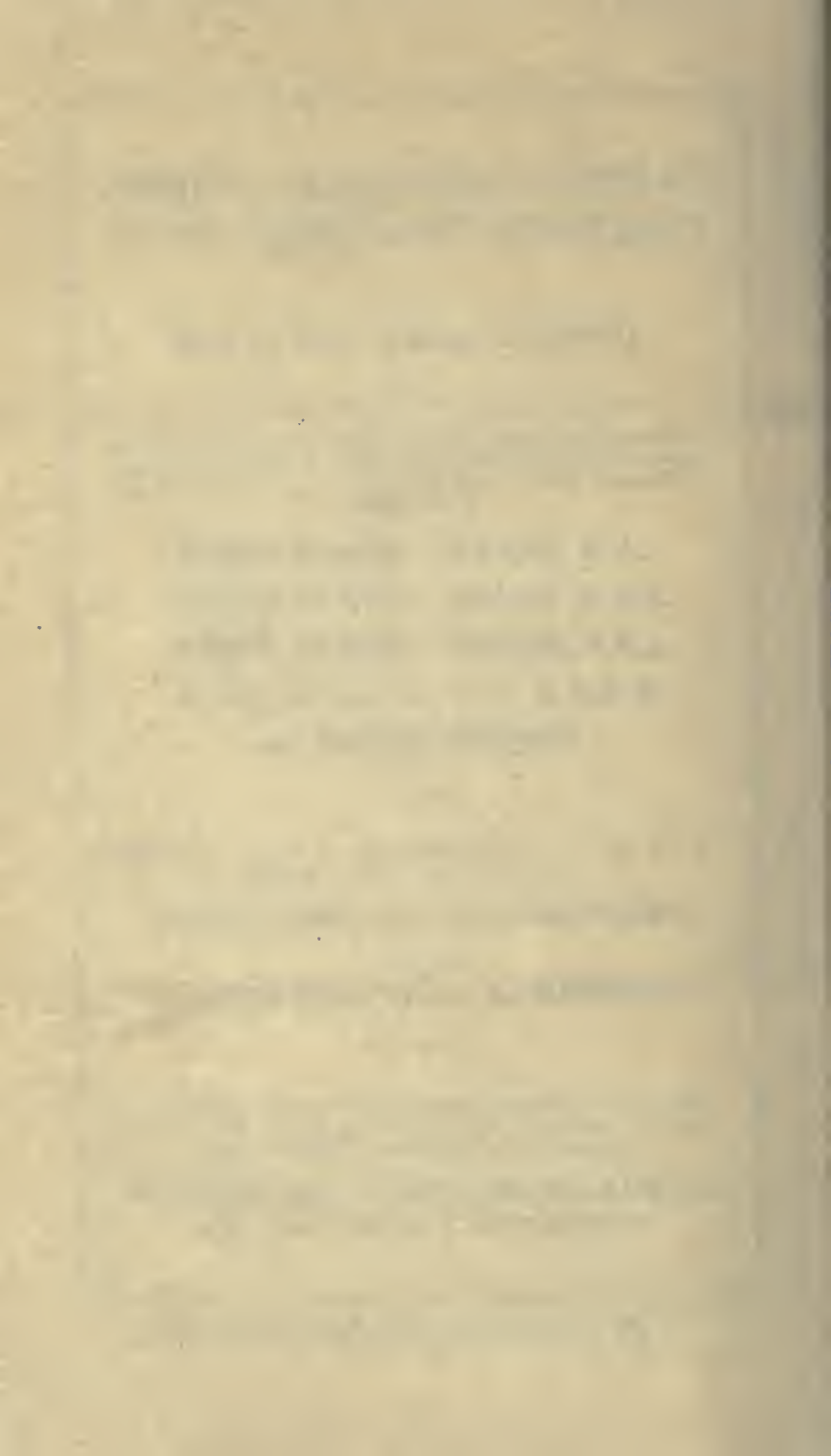HG Thomas, Samuel Evelyn The Macmillan report G7A527

# PLEASE DO NOT REMOVE CARDS OR SLIPS FROM THIS POCKET

# UNIVERSITY OF TORONTO LIBRARY